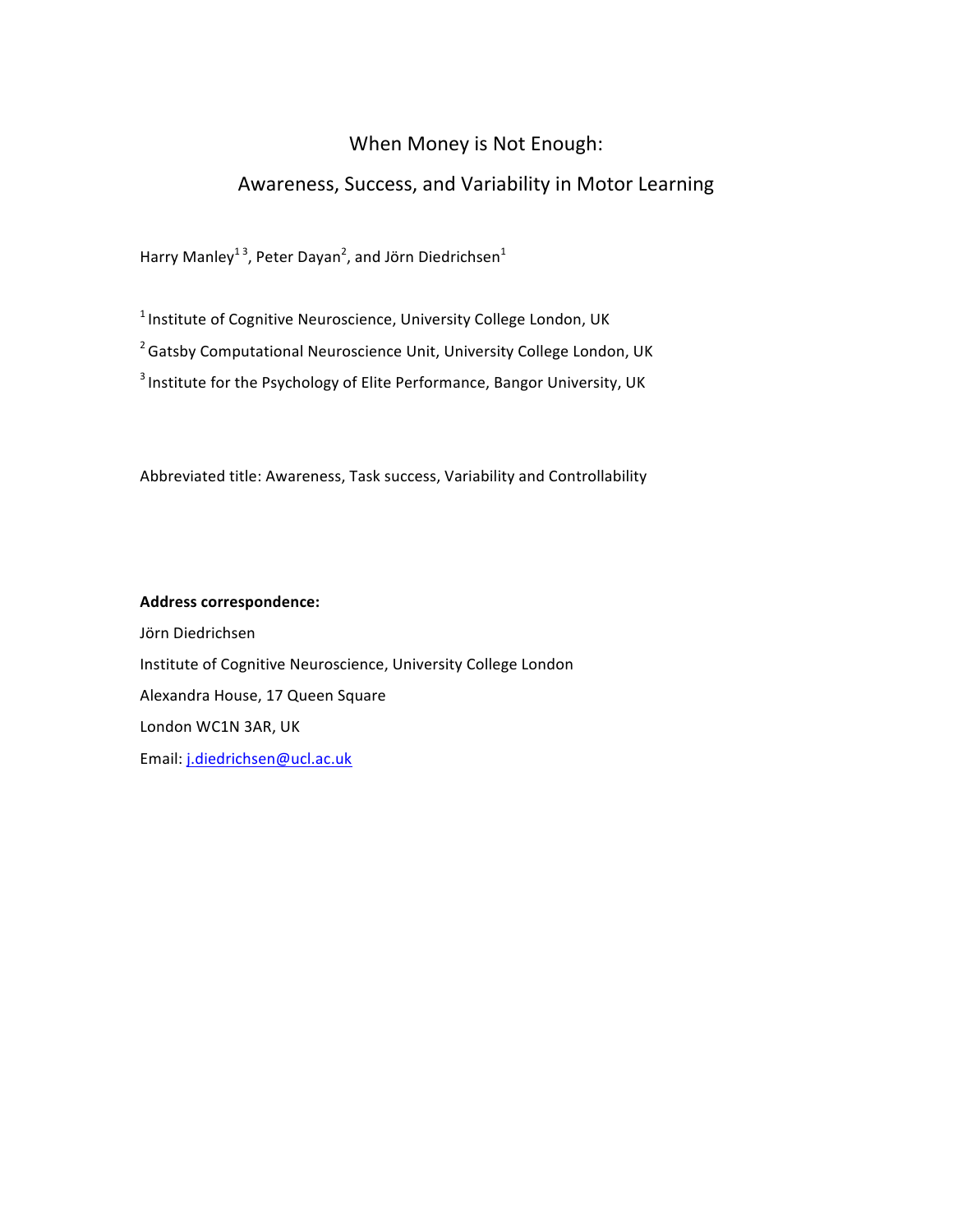## Abstract

When performing a skill such as throwing a dart, many different combinations of joint motions suffice to hit the target. The motor system adapts rapidly to reduce bias in the desired outcome (i.e., the first-order moment of the error); however, the essence of skill is to produce movements with less variability (i.e., to reduce the second-order moment). It is easy to see how feedback about success or failure could sculpt performance to achieve this aim. However, it is unclear whether the dimension(s) responsible for success or failure needs to be known explicitly by the subjects, or whether learning can proceed without explicit awareness of the movement parameters that need to change. Here, we designed a redundant, two-dimensional reaching task in which we could selectively manipulate task success and the variability of action outcomes, whilst also manipulating awareness of the dimension along which performance could be improved. Variability was manipulated either by amplifying natural errors, leaving the correlation between the executed movement and the visual feedback intact, or by adding extrinsic noise, decorrelating movement and feedback. We found that explicit, binary, feedback about success or failure was only sufficient for learning when participants were aware of the dimension along which motor behavior had to change. Without such awareness, learning was only present when extrinsic noise was added to the feedback, but not when task success or variability was manipulated in isolation; learning was also much slower. Our results highlight the importance of conscious awareness of the relevant dimension during motor learning, and suggest that higher-order moments of outcome signals are likely to play a significant role in skill learning in complex tasks.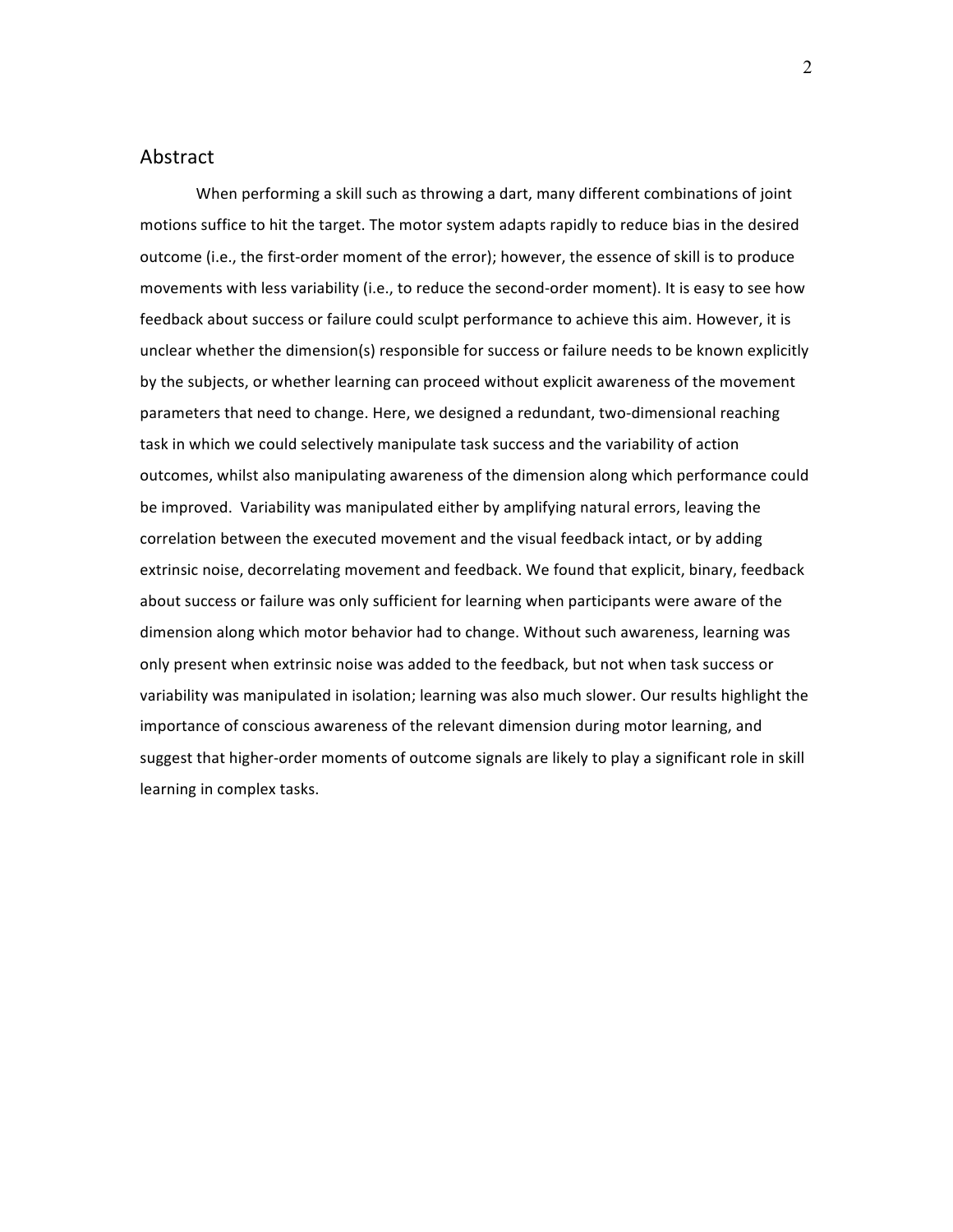# Introduction

How do people learn complex motor skills such as playing a musical instrument or downhill skiing? One special challenge in learning new motor behaviors is the redundancy inherent in many tasks and in human biomechanics. Take, for example, the game of darts. The outcome variable that ultimately matters (the location where the dart hits the board) is determined by a large number of variables the motor system must control (here denoted as the movement parameter vector  $\theta$ ), including the posture of the trunk, the velocity and position of the shoulder and elbow joints, the orientation of the wrist, and the exact timing of the dart's release (Fig 1a) [1-3]. In a simplified 2-dimensional example (Fig. 1b), the vertical position of the dart (the outcome variable x) may depend on two parameters that determine this movement, for example the angle of the elbow  $(\theta_{\text{elbow}})$  and the angle of the wrist  $(\theta_{\text{wrist}})$  at the moment of release. Multiple combinations of these parameters can achieve zero error *on average*. Such solutions form a lower-dimensional subspace in the high-dimensional parameter space called the uncontrolled or *solution manifold* [4,5].

When learning this skill, one important learning mechanism is (first-order) error-based learning [6-8]. This mechanism can be demonstrated by asking participants to wear prism glasses that shift the visual world to one side. Since the motor system assumes the calibration between movements and visual outcomes to be normal, the dart will miss the dartboard in the direction of the shift on the very first throw. Based on this error, the motor system adapts the next motor command to make the dart strike a bit closer to the board [9-11]. Thus first-order error-based learning leads to fast improvements by bringing the system back to the solution manifold (Fig 1b).

However, not all solutions on the manifold are equally good. Some may demand less effort; others may reduce the variability of the final outcome, either because in this region of the parameter space the motor noise is lower, or because in this region, variability in  $\theta$  does not cause large variability in x [12]. Because the average (signed) performance error is zero throughout the solution manifold, first-order error-based learning cannot be instrumental in finding the most reliably successful solution. For this, a straightforward strategy for the motor system is to explore different solutions, and find one that leads to a lower variance or a higher success rate [12,13]. Here we ask which teaching signals and learning algorithms underpin this capacity.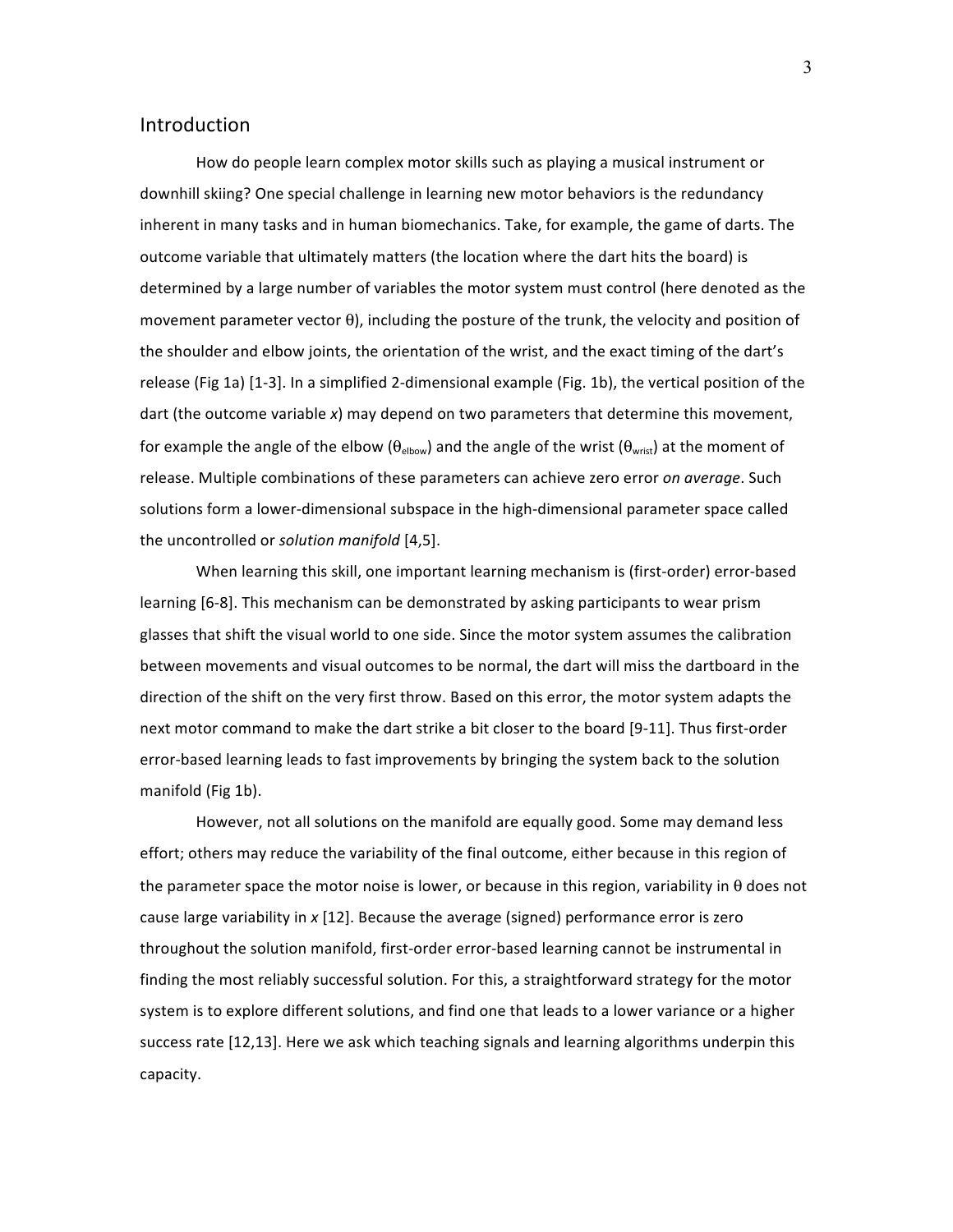The most obvious teaching signal is the explicit success of the task at hand. This is suitable for all forms of direct and indirect reinforcement-learning rules [14-16]. In darts, for instance, success is determined by the points obtained for each throw. Because the mapping between the movement outcome and task success can be directly manipulated, the role of explicit task success can be easily tested. Indeed, two recent studies [17,18] used tasks in which the reward provided for a reaching movement depended on the reach direction. By shifting the rewarded zone to one side, both studies' authors systematically induced changes in participants' reach directions. The second study [18] also showed that these changes were qualitatively different from learning induced by error-based learning from visual feedback. Based on these studies, it appears that arbitrary manipulation of task success feedback can drive learning in the motor system.

However, in both studies, the reward probability varied along a single dimension of control that participants knew would matter for task achievement, namely the reach direction. Thus, when failing to achieve task success, participants actively explored the range of possible reach directions until they found the target zone again. In many real-life motor tasks, however, people are often unaware of the dimension(s) they must vary in order to improve performance. Reinforcement learning in complex tasks therefore constitutes a difficult estimation problem. For example, in dart throwing, the learner is not certain about whether to change wrist or elbow angle, whether to vary throwing speed, or whether to change the postural configuration of the trunk. Indeed, a central role for a coach is to reduce this uncertainty by making these critical variables apparent. Therefore, the first question we addressed in this paper is whether explicit information about task success alone can guide learning, or whether awareness of the relevant control parameter is necessary for learning to occur.

Secondly, we asked whether other signals, apart from explicit task success, play a role in the learning process: the motor system receives more detailed information about the motor outcome x than the relatively sparse signal of task success (hit or no hit). Whereas error-based learning uses the first moment (i.e., the average) of x, the system could also use information about higher order moments (i.e., forms of variability) of x for learning.

Many normative theories of motor control indeed hold that the motor system strives to find solutions that minimize outcome variability [19-22]. Under most circumstances, reduction in variability also leads to increased task success, making these theories difficult to distinguish from models that posit that the motor system learns based on explicit rewards. Our second goal

4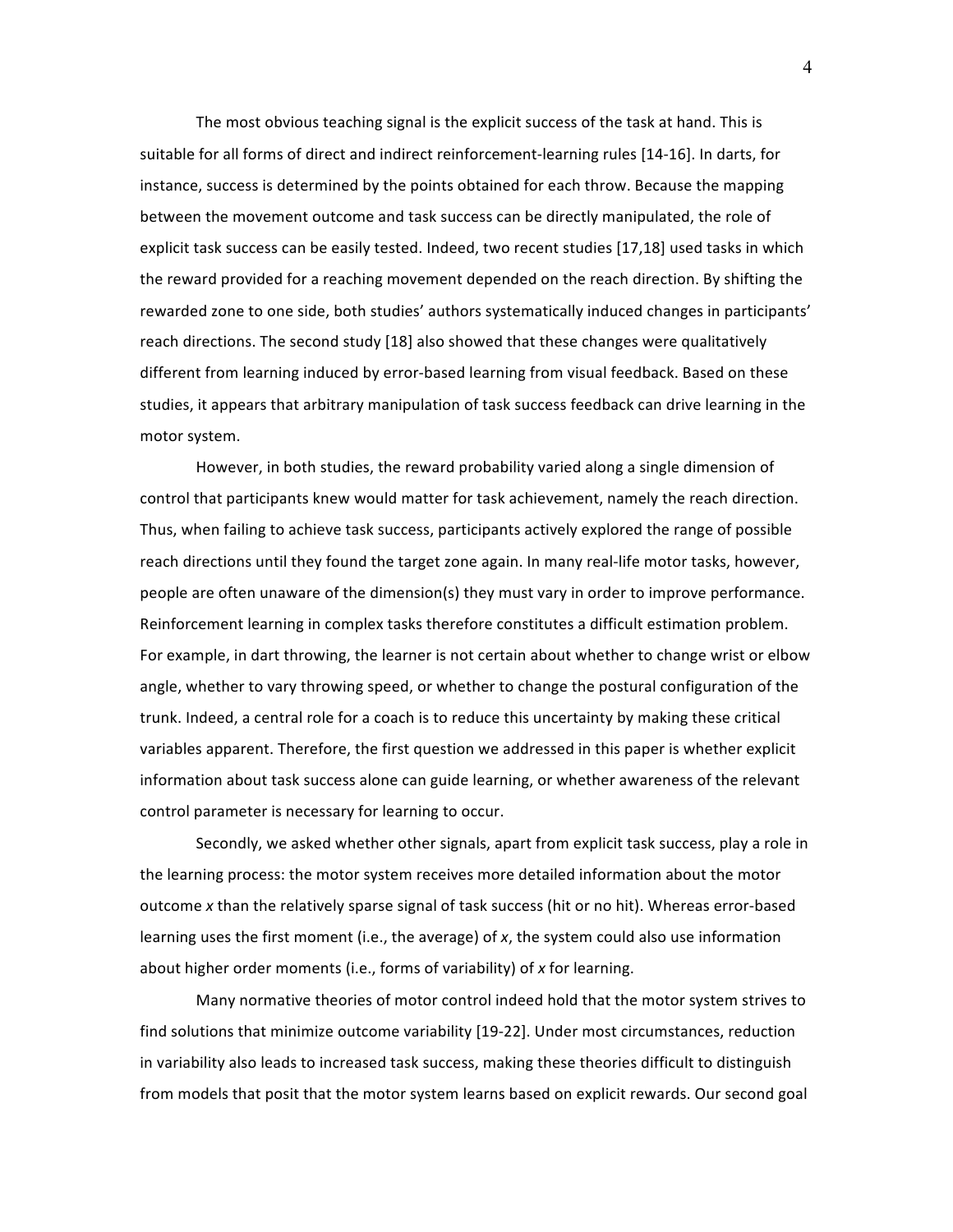was to test whether the observed outcome variability plays a role as a signal for motor learning, independent of task success.

Note, however, that variability in the observed outcome is not unitary. It can arise from intrinsic sources, such as noise in central planning processes [23], or from extrinsic sources, such as externally imposed perturbations. It is conceivable that the motor system can distinguish between these two sources, by relating information about the executed movement (using efference copy from the outgoing motor command) with the observed movement outcome. A high correlation would indicate an intrinsic source, which at least might be controllable. By contrast, a lack of correlation would indicate an extrinsic source, which is likely to be uncontrollable. This characteristic difference in controllability suggests that extrinsic and intrinsic sources of noise may be treated differently by the motor system, and we therefore tested whether they differed in their ability to induce learning. By visually magnifying the movement error made by the participants, one can increase variability, whilst leaving the correlation between the executed and observed movements intact. By adding random noise to the feedback instead, the variability can be increased by the same amount, whilst simultaneously decorrelating movement and error feedback.

To investigate the role of awareness and various teaching signals in learning along the solution manifold, we therefore needed a task involving redundancy in which we could manipulate noise and success independently. We used a redundant reaching task [24], in which participants were instructed to hit an arc-shaped target using any reach direction from the origin (Fig. 2). The task-relevant outcome x was therefore the reach extent, indicated by an arcshaped cursor. Reach direction was not *directly* important for task success. Therefore the solution manifold for this task encompassed all reach directions, as at any reach direction a zero-error movement could be achieved. However, different reach directions (i.e., positions on the solution manifold) were made to differ in how, and how well, reach extent could be controlled and therefore how successful the movement would be on average. We manipulated the three learning signals, task success, variability in movement amplitude, and the correlation between the action and the outcome, to determine their separate and joint effects on learning along the solution manifold.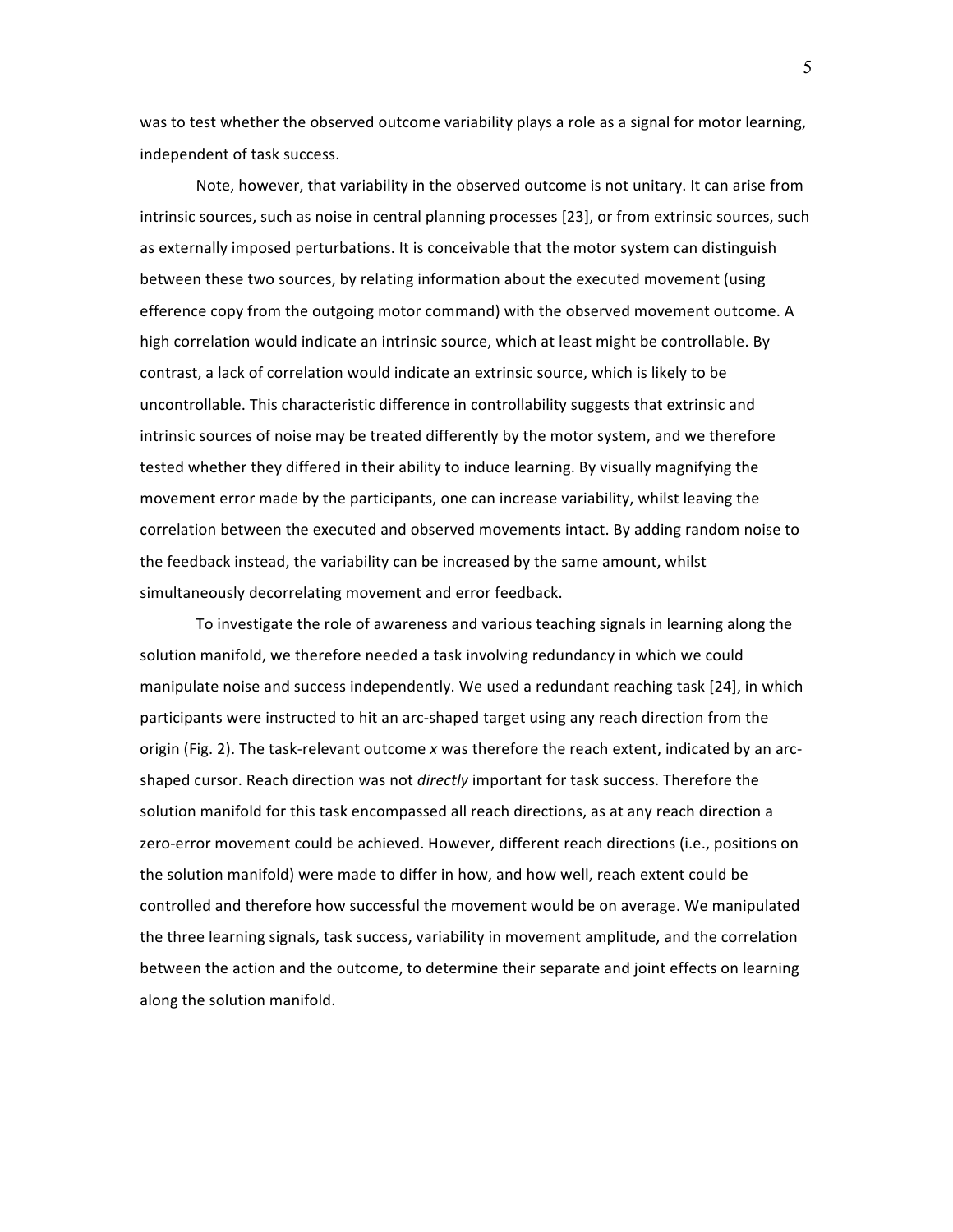## Methods

#### Task procedure

Participants made reaching movements in the horizontal plane, while holding onto a robotic arm. Visual feedback was provided at the end of the movement with an arced cursor that indicated reach extent but not reach direction (Fig. 2). The goal of the task was to land the cursor in the middle of the target, displayed with radial width 0.75 cm, making reach extent the task-critical outcome variable (x), while reach direction was (apparently) not directly important. Reaches that terminated in the rewarded zone (usually the target) within 700 ms resulted in participants receiving a small monetary reward (1 pence), indicated by a pleasing sound and a visually animated explosion of the target. The current score was continuously displayed on the screen using a point counter, and participants were paid at the end of the experiment based on their final score. Unbeknownst to all but five participants, we placed a gradient along the solution manifold (the extent of the elongated target) that made it easier to score points on one side of the target, and/or that manipulated the visual feedback about the reach amplitude. To ensure that participants would experience the whole gradient, we varied the probability of success over a small range (10°) around an estimate of the current mean movement direction of the participant (up to  $\pm 25^{\circ}$  from the center). The gradient was divided into ten equally sized, distinct regions. Movements to the left or right of this  $10^{\circ}$  window experienced the same manipulation of the feedback as the movements to the endpoints of the window. Five participants were explicitly informed that reach direction could affect the outcome (see below under the awareness manipulation).

We controlled the available feedback signals via three independent manipulations (Fig. 3). In the success condition, we manipulated the width of the region in which the cursor had to terminate for a point to be scored. This manipulation increased the probability of task success in one direction, while leaving the variability of outcome (the visually indicated reach amplitude) unchanged. Note that the size of the rewarded zone was not explicitly indicated to participants and the actual target had the same width along the whole extent of the arc. This led to a number of trials in which the cursor either stopped outside the target and participants still received a point or inside the target and participants didn't receive a point. However, none of the participants commented on this incongruence in the feedback. This was most likely because the cursor continued to move with the hand even after the computer program had detected the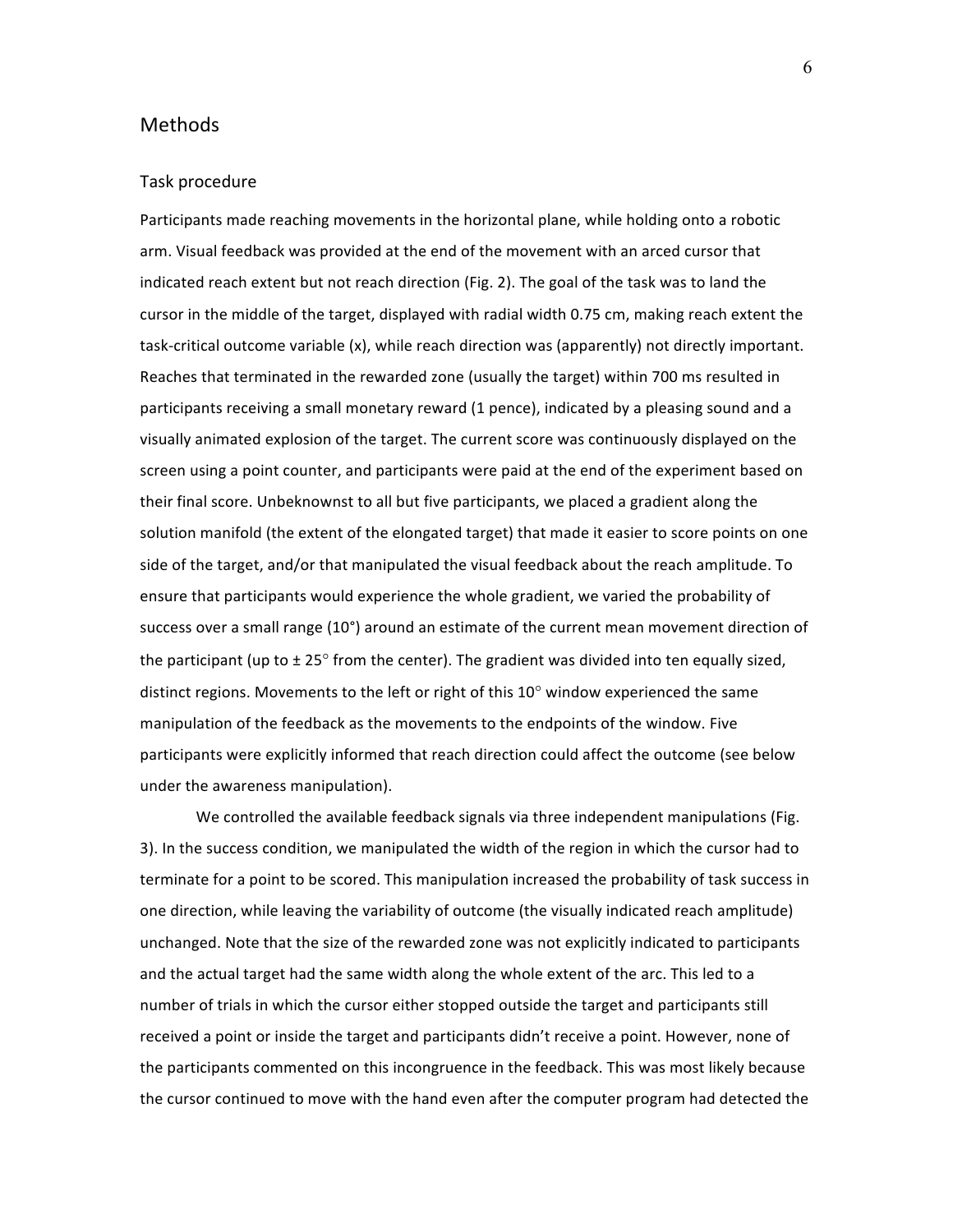end of the trial, allowing participants to ascribe any discrepancy to small corrective movements after a trial end. The size of the rewarded zone was scaled such that for the average movement variability calculated across a representative sample of participants the chance of scoring a point would have been 0.2 one side of the gradient, and 0.8 on the other side. Across all the participants, these probabilities were approximately achieved (see Fig. 3).

In the success + variability condition, we magnified the reach amplitude error by a scaling factor( $s_i$ ). This was achieved by presenting the endpoint feedback (*c*) not at the actual hand position  $(h)$ , but slightly further away from the target  $(t)$ .

$$
c = t + s_i(h - t)
$$

The magnitude of the scaling factor for intrinsic noise  $(s_i)$  was determined by the region on the gradient they reached. For example, if participants overshot the target by 1 cm, at a region on the gradient where the scaling factor is 1.5, the cursor would be presented 1.5 cm past the target. The scaling factor was again chosen such that the average participant would have a probability of success of 0.2 on one side of the gradient, and 0.8 on the other side. In contrast to the success condition, however, this manipulation also increased the variability of participants' movement extent.

In the success + variability + decorrelation condition, we added extrinsic variability in form of a Gaussian-distributed random variable to the feedback of the cursor extent on each trial. 

$$
c = h + \varepsilon
$$

$$
\varepsilon \sim N(0, s_e^2)
$$

The magnitude of the extrinsic noise  $(s_e)$  was also determined by the gradient region  $(s_n)$  and was calibrated such that the outcome variability observed on the screen, and hence the probability of the task success, was equivalent to the previous condition. However, in contrast to the intrinsic noise condition, extrinsic noise also reduced the correlation between movement and visual outcome.

In Experiment 2 (Fig. 7), we asked whether variability or action-outcome correlation might induce motor learning in the absence of variations in overall task success. We first replicated the third condition from Experiment 1, in which extrinsic noise was added so that task success, variability, and action-outcome correlation all varied along a gradient. In the variability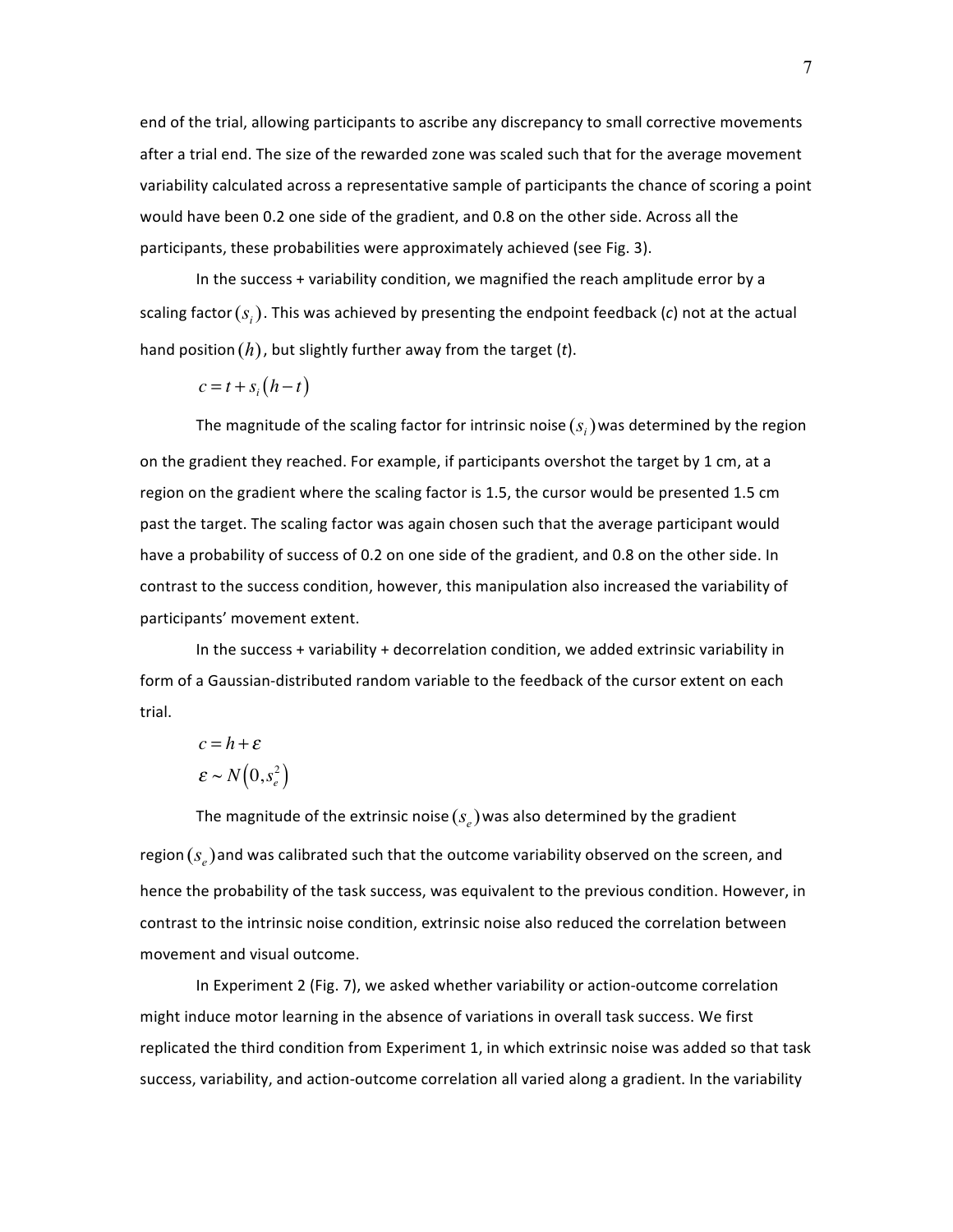+ decorrelation condition, we magnified the extent error in one direction, and increased the size of the rewarded zone in the same direction (Fig. 7b). Consequently, the expected probability of task success should be 0.5 for all regions of the gradient, where one side of the gradient offered lower variability and higher action-outcome correlation. In the decorrelation condition, we applied a gradient that increased intrinsic noise in one direction and extrinsic noise in the opposite direction (Fig. 7c). This led to a higher movement-outcome correlation on one side of the gradient, while keeping the probability of task success and the total variability constant for all regions.

#### Participants

Twenty-three healthy, right-handed participants (eight females, mean age 23.6) took part in Experiment 1. Twenty-four healthy right-handed participants (eleven females, mean age 24.5) took part in Experiment 2. One participant in Experiment 2 reported adopting the deliberate strategy of ignoring the visual feedback on the screen, and partly closed his eyes during the experiment. We therefore excluded this data set from further analysis. Written consent was obtained before the start of the experiment, and all procedures were approved by the ethics committee of the University College London.

#### Apparatus and Stimuli (Technical Details)

The experimental setup was the same for both experiments. Participants were seated in front of a visual display with their foreheads positioned against a padded headrest. They made quick reaching movements with their right hands while holding a custom-built robotic device that recorded the position of the hand at 200Hz. Through a mirror above their hands, they viewed a display that was calibrated to provide visual feedback of the hand movement. The setup prevented participants from seeing their actual hand position at any time. After participants moved the cursor into the start position, an arced target spanning 90 $^{\circ}$  with a radius 12 cm around a start position appeared (Fig. 2). To avoid online corrections, participants were instructed to make rapid movements towards the target, and we withdrew visual feedback during the movement. The movement started when the velocity threshold exceeded 3.5 cm/s and terminated when the velocity dropped below 3.5 cm/s for at least 40ms. At movement end, the cursor indicating the reach extent was displayed for 500ms. On rewarded trials the target and cursor turned red and participants observed an animated explosion of the target box. On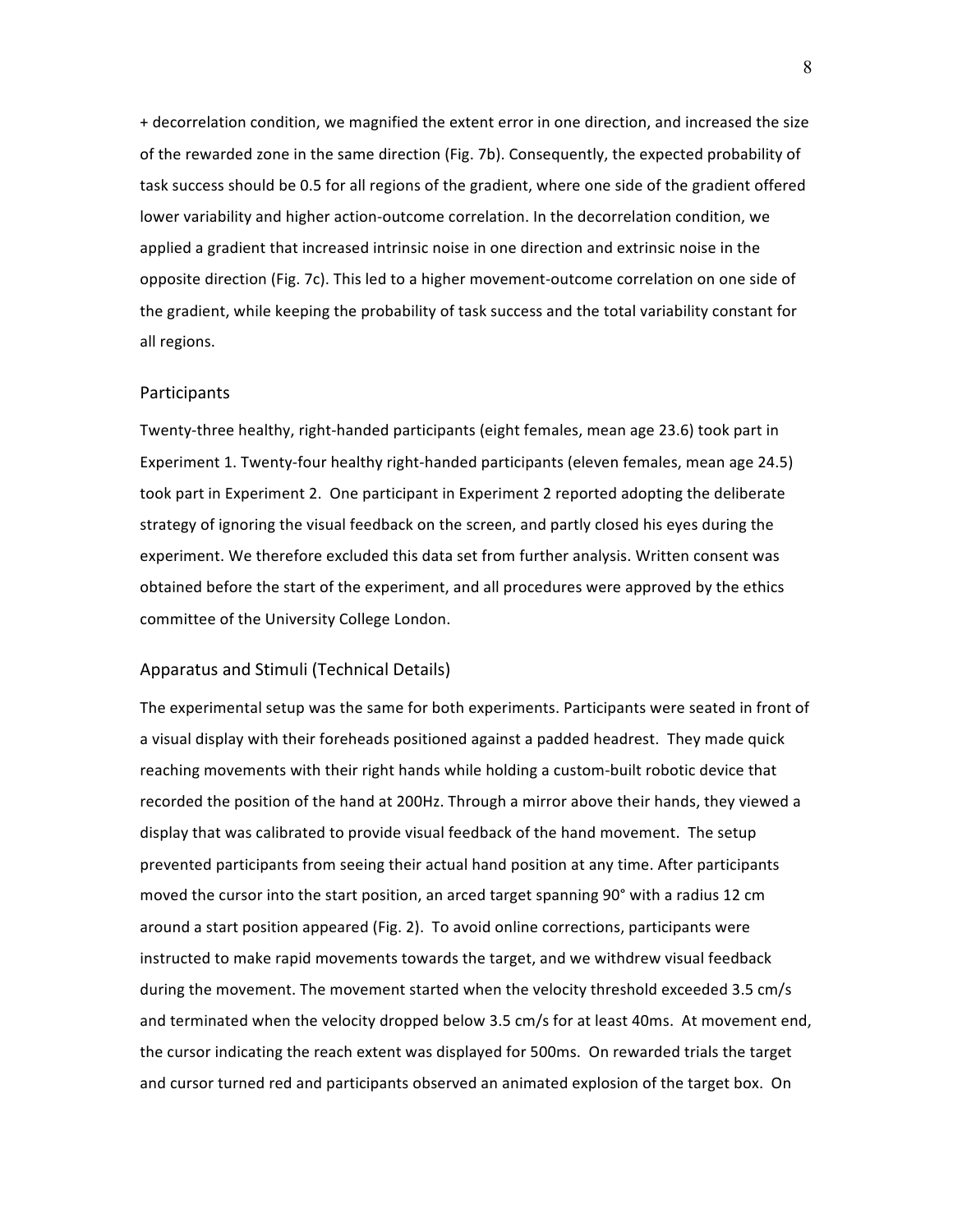unrewarded trials the target and cursor turned green. If the movement time limit of 700ms was exceeded, the target and cursor turned blue, and participants scored zero points for that trial. At the end of each trial, the manipulandum passively guided the hand back to the start position; cursor feedback was removed until the hand was within 3.5 cm of the start position.

The width of the rewarded zone (reach extents that would be rewarded) varied from 0.13 cm to 0.77 cm (0.44 to 2.22 Exp. 2), the scaling factor for internal noise from 1.17 to 5.29  $(.38$  to  $1.9$  Exp. 2) and the SD of the externally imposed error from 0.30 to 2.92, (0.05 to 3.23 Exp. 2). Each of these was calculated such that the probability of success would change linearly from 0.2 to 0.8, assuming that reach amplitudes were normally distributed with a SD of 0.55 cm. In a number of pilot experiments, subjects exhibited poor learning if the reward probability was varied gradually over the 90 $^{\circ}$  target. We therefore varied the probability of success over a 10 $^{\circ}$ region. To ensure that all participants experienced the gradient of feedback along the solution manifold the same way, we shifted the center of the gradient with the *current mean direction (m)* of the reach. This direction was calculated online as a low-pass filter of the reach direction (y) of the preceding trials:

$$
m_{n+1} = 0.9m_n + 0.1y_{n+1}
$$

When the center of the gradient reached  $\pm$  25°, it stopped moving with the participant's behavior. 

Participants experienced each of the three experimental conditions twice, once with the gradient biased to the left and once to the right. Participants were tested in a single session. To ensure that participants started out each block with a similar reach direction, each block started with ten trials that required participants to reach towards a square target presented at an offset of -7.5°. For these trials a veridical cursor was presented indicating both reach amplitude and direction. The particular angle was chosen because it was the mean preferred reach direction in a pilot study using the same task. This was followed by 80 trials of reaching to the redundant target, in which one of the three gradients was imposed in one direction. Each condition was one single uninterrupted block of 80 trials. Blocks with a flat gradient containing 40 trials were interleaved between test conditions to washout the effect of the previous block. The directional bias of the gradients always alternated (left/right) and conditions were counterbalanced pseudo-randomly.

After the experiment, participants were interviewed to determine whether they had become aware that varying the reach direction was an important dimension to better control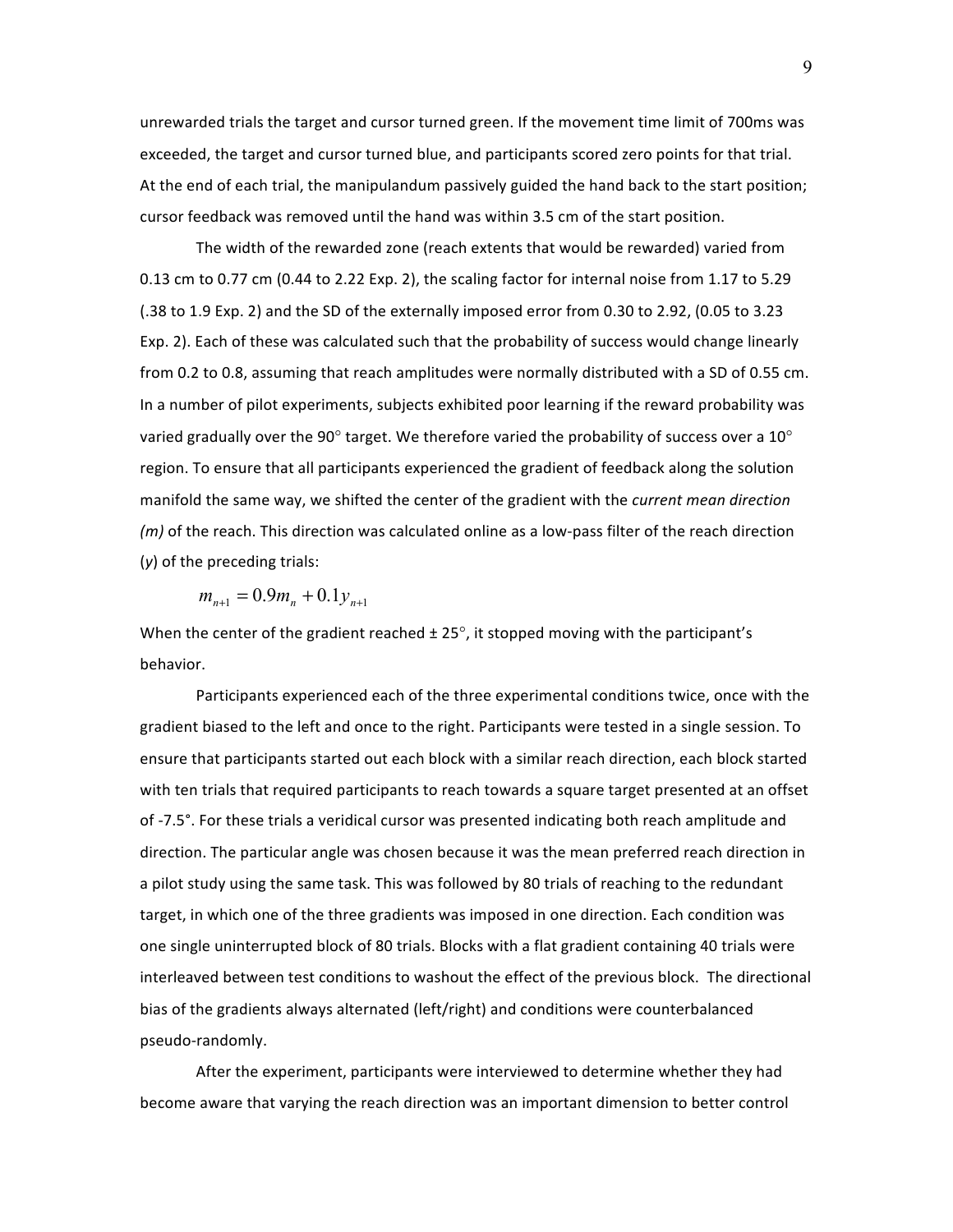reach extent. We first let them report freely any strategy that they may have used during the task to improve their performance. We then told them that there had been a hidden dimension that had influenced the task success, and instructed them to guess which dimension this was. Finally, we told them that success varied with the direction of the reach and asked them to guess whether in the last gradient block the better side of the target was on the left or right side. Participants who mentioned during the free report that they thought that movement direction was critical were classified as aware.

To determine whether awareness played a causal role in learning, we also measured learning in Experiment 1 for an additional five participants who were explicitly instructed before the experiment began. These participants were given the same task instructions as other participants and were informed that task success was dependent on producing the correct reach amplitude; however, they were also instructed that some reach directions may be easier than others. 

#### Data analysis

As the main variable of interest, we determined the amplitude and direction of the primary movement. These were determined as the position of the hand after the movement end was detected (hand velocity  $<$  3.5 cm/s for 40ms).

To assess learning, we contrasted the two blocks for each participant under the same condition when the gradient was oriented to the left and right. For each block, we calculated the average reach direction for the last 40 trials. Learning was then measured as 50% of the angle between the two blocks, i.e., the average angular change in the direction of the imposed gradient. To test whether learning was significant, we used a one-tailed t-test on whether this learning score was bigger than zero. All other tests of groups and comparisons between conditions were two-sided.

We assumed that the direction of exploration would on average be uncorrelated across trials. We therefore used Gaussian process regression [25] to separate the overall variability into a slowly drifting component (resulting from gradual learning and accumulated noise along the solution manifold [26]) and a component that is independent across trials (consisting of output motor noise and exploration). Specifically, we modeled the co-variance between the reach direction (y) of trial *n* and *m* as: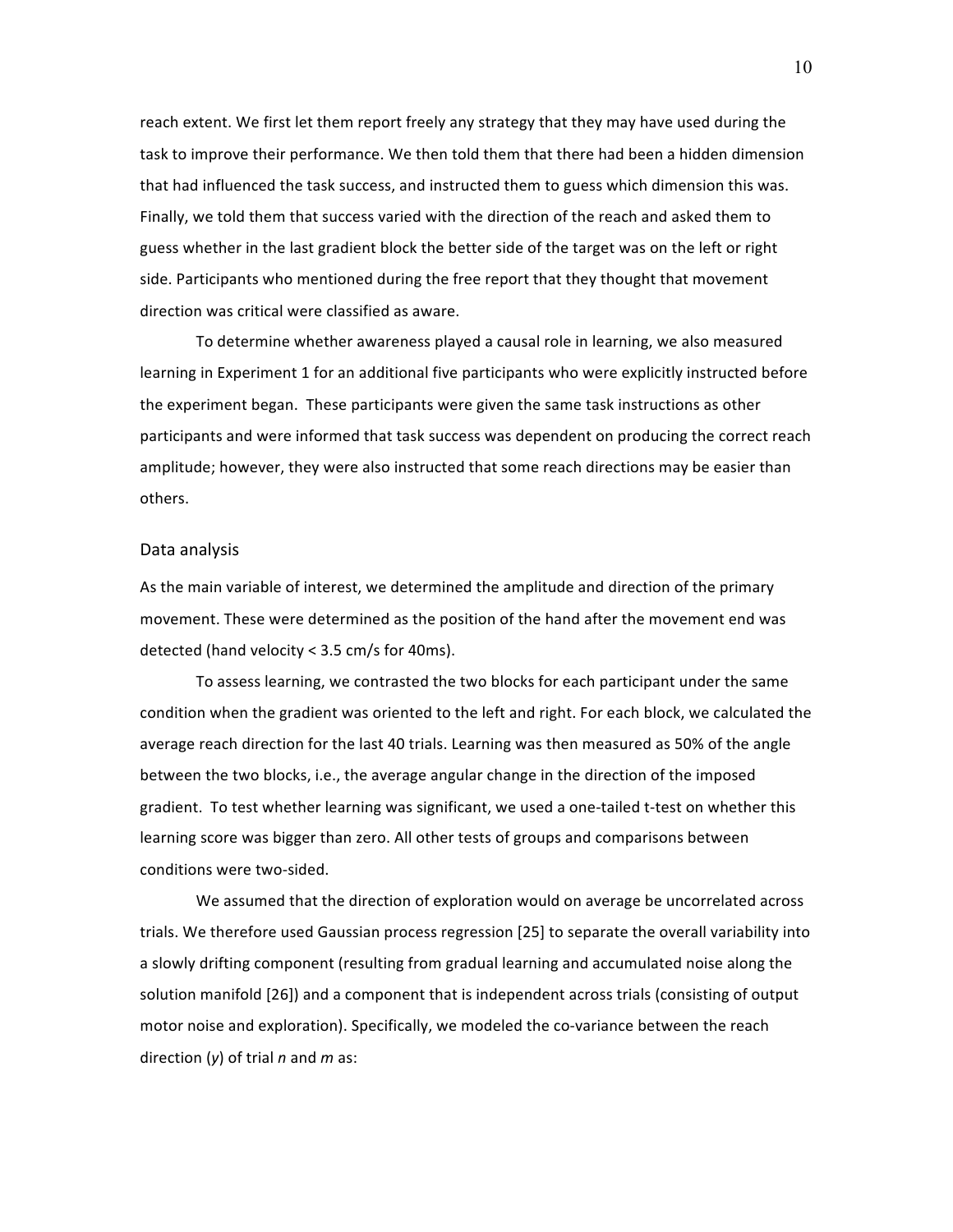$$
cov(y_n, y_m) = \begin{cases} \sigma_{\varepsilon}^2 + \sigma_{\varepsilon}^2 & \text{; for } n = m \\ \sigma_{\varepsilon}^2 exp(-(m-n)^2 / 2\lambda^2) & \text{; for } n \neq m \end{cases}
$$

The hyperparameters, i.e., the variance of the random component ( $\sigma_{\varepsilon}^2$ ), and variance ( $\sigma_{f}^2$ ) and length scale ( $\lambda$ ) of the drifting component, were estimated by maximizing the likelihood of the data under the full model using the Matlab function *minimize* [25]. These fits were performed individually for each block of trials. We then used the standard deviation of the random process  $(\sigma_{s})$  as a proxy for the amount of exploration.

### Results

#### Experiment 1

Our first question was whether the arbitrary manipulation of success feedback could induce learning along a solution manifold. Izawa et al. [18] found good learning in a similar task. However, in that task, participants were explicitly aware that reach direction determined task success. Here we used a design in which task success depended primarily on an instructed dimension (reach amplitude), but in which another dimension (reach direction) provided secondary modulation. Hence, the first 18 participants were not explicitly made aware of the dimension they needed to change in order to improve performance.

In the post-interview, 13 of the 18 participants reported no explicit awareness that movement direction mattered for the probability of task success. These participants were genuinely surprised that the direction (despite instructions) mattered. Even when asked to guess the direction that was better in the last block, only 7 out of 13 participants guessed correctly, a number not significantly different from chance, p=0.29. Overall, this group showed very little learning (Fig. 4a, Fig. 5). Conversely, the remaining 5 of the 18 participants reported that they had become aware of the critical dimension. The average learning curves for this group can be seen in Fig. 4b. These participants clearly adjusted the movement angle in the direction of the gradient in all conditions (Fig. 5, middle bars). Individual learning curves are shown in Supplemental Figure 1.

Averaging across all conditions, the aware participants changed their reach in the direction of the gradient  $(8.23^\circ +2.70^\circ)$  much more than the unaware participants  $(0.45^\circ +$  $0.47^{\circ}$ ), t(16) = 4.398, p < 0.001. Furthermore, no significant difference was found in learning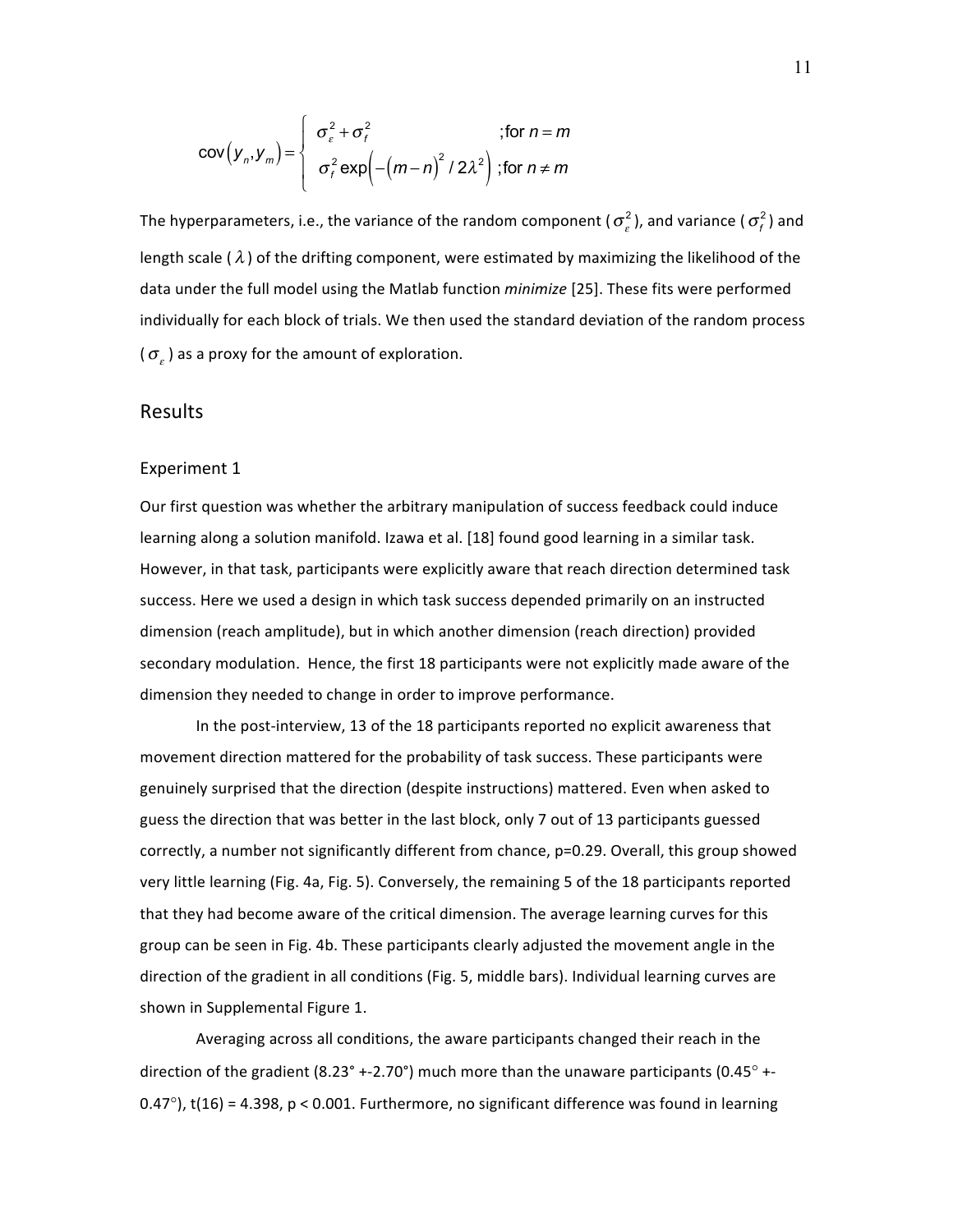between the 7 unaware participants who guessed the last direction correctly and those 6 who guessed incorrectly,  $t(11) = -0.631$ ,  $p = 0.541$ .

While these results may indicate that awareness leads to better learning, it is equally possible that better learning ability leads to an increase in the probability of becoming aware. To explicitly test whether awareness can play a causal role in the better learning, we ran five additional participants who were instructed at the beginning of the task that the direction of movement may matter (see methods). These participants all showed a large change in the direction of improved task success  $(13.8^{\circ} + 3.40^{\circ})$ , see Fig. 5, right bars). Although the learning was slightly larger than that observed for the group that became aware during the course of the experiment, this difference was not statistically significant,  $F(1,8)=1.668$ ,  $p=0.232$ . For further analyses we therefore combined the two groups, if not otherwise stated. When asked to state the direction of the gradient in the last block, all instructed participants and 4 out of 5 of the participants who became aware reported the correct direction.

One possible reason for the improved learning in the aware participants is that they may have explored more along the solution manifold. Larger exploratory variability would indeed increase the amount of information available regarding the gradients that we employed. To quantify this observation, we decomposed the time series into a component that captures the slow drift across the block (i.e. learning), and a component that captures the trial-by-trial variability around this drift (see methods). Assuming that the direction of exploration would be on average uncorrelated across trials, we used the SD of the random trial-by-trial component as a proxy for exploration. Indeed, we found that the aware participants had a significantly higher standard deviation than did the unaware participants,  $t(21)=2.974$ , p=0.007.

Can the difference in exploration fully account for the differences found in learning? There are some reasons to doubt this possibility. First, the reward gradient moved with each participant's current mean and was relatively steep, such that even unaware participants sampled the whole gradient (Fig. 6a,b). Furthermore, when plotting the amount of exploration against the amount of learning (Fig. 6c), one can see that the aware and unaware groups overlapped considerably in terms of the amount of exploration, but still appeared to differ in the amount of learning. When removing the linear effect of the increased exploration using an ANCOVA, the difference in learning between the aware and unaware group remained significant,  $F(1,20) = 17.631$ ,  $p < .0001$ .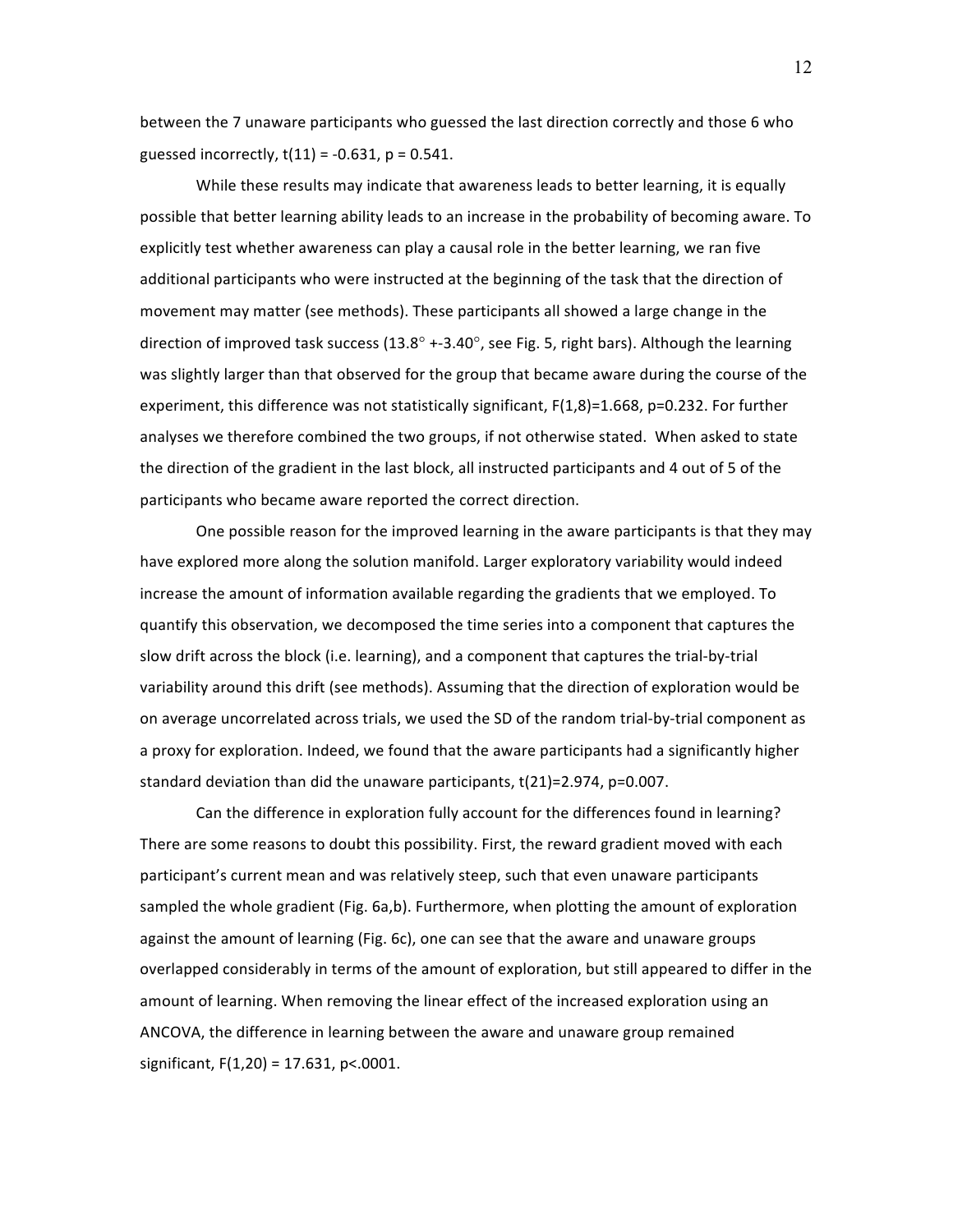In sum, our results underline the critical importance of conscious awareness of the dimension in motor space that needs to change to increase the probability of success. While an increase in exploration along the critical movement dimension appears to be one mechanism through which awareness can increase learning speed, it is likely that it also changed the way participants learned from task rewards.

The second aim of the study was to determine whether people can learn from rewards without awareness of the critical movement dimension, and how different learning signals, all of which could indicate movement outcome quality, might differ in their ability to drive learning. The aware participants (Fig. 5) learned equally well in all three conditions,  $F(2,18)=0.085$ , p=.918. Importantly they also learned significantly from task success alone, t(9)=2.853, p=0.009, replicating previous results [18].

In contrast, we found significant differences between the three task conditions in the unaware group,  $F(2, 24)=3.879$ ,  $p=.035$ . We observed no learning from task success alone,  $t(12)$ =-0.816,  $p = .785$ , nor when the gradient indicated both success and variability,  $t(12)$ =0.190,  $p = 0.426$ . Only when success, variability and action-outcome correlation all varied in the same direction along the gradient, did participants learn significantly,  $t(12)=2.230$ ,  $p=.023$ , albeit to a significantly lesser extent than did aware participants.

These differences occurred despite the fact that the gradient of reward probability appeared to be well matched across the three conditions (Fig. 3). To quantify possible differences in the reward gradient, we submitted the proportion of trials where a reward was obtained to an ANOVA with the factors gradient zone (1-11) and task condition. Because the integrity of the reward gradient should not depend on awareness, the ANOVA was conducted on all participants. There was no significant difference between task conditions in terms of overall reward,  $F(2,44)=2.831$ ,  $p=0.07$ , and there was no significant interaction between the gradient zone and condition,  $F(20,440)=1.039$ ,  $p=0.414$ . On average, the gradient for the success + variability + decorrelation condition was even slightly shallower than in the other conditions (see Fig. 3), thereby strengthening our claim that the increased learning in this condition cannot be attributed to a clearer feedback gradient.

Finally, we asked whether the difference between the task conditions could be due to a difference in the amount of exploration. For the unaware participants we found no significant difference between the task conditions,  $F(2,24)=0.32$ ,  $p=.726$ . Even when accounting for differences in exploration using an analysis of covariance (ANCOVA), the differences in learning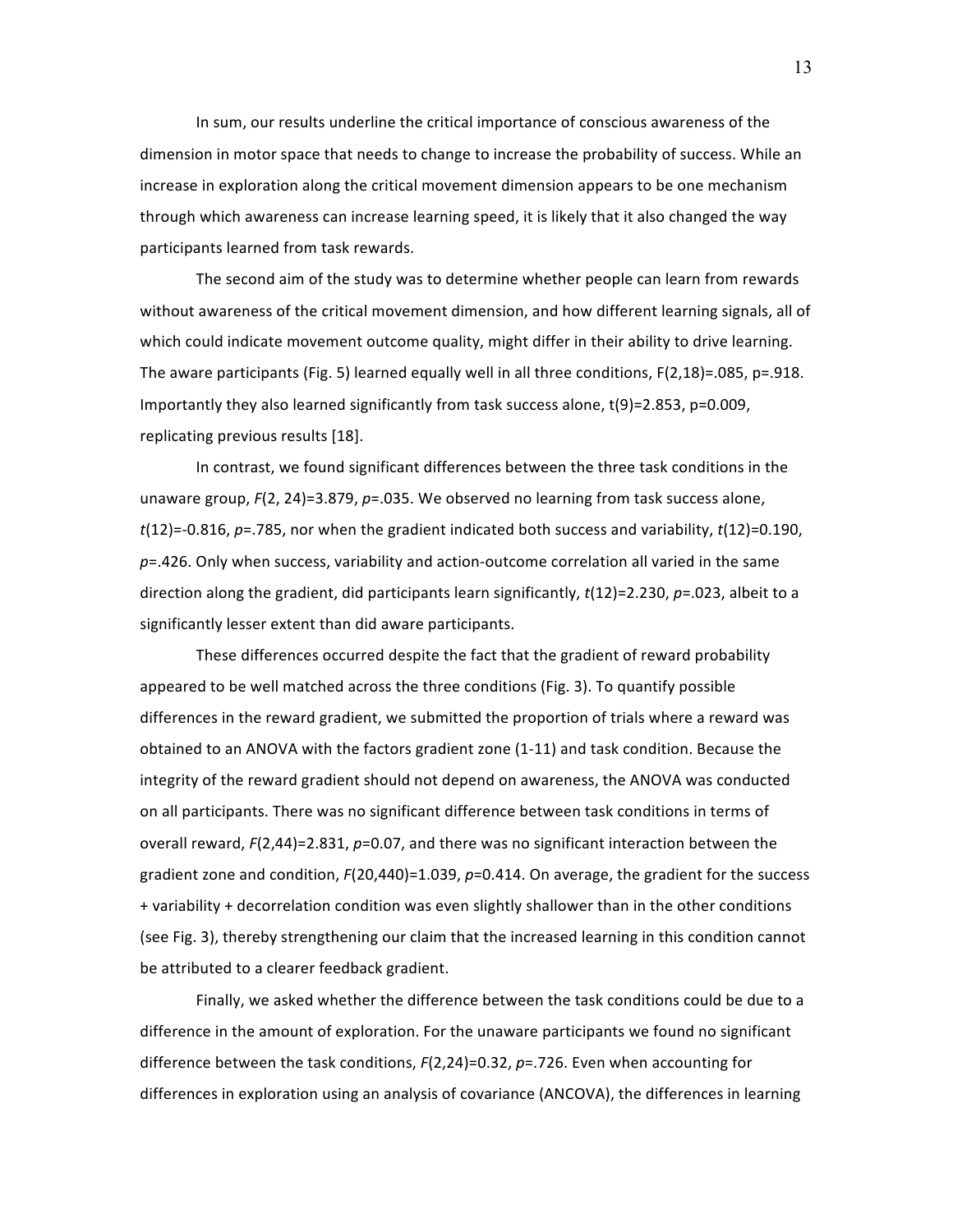remained significant,  $F(2,24)=3.933$ ,  $p=.033$ . Thus, exploration differences cannot account for the learning differences observed across task conditions.

#### Experiment 2

Experiment 1 provided evidence that conscious awareness of the dimension one must explore dramatically improves learning from rewards. In the absence of conscious awareness we found learning only when task success, variability of the outcome variable, and action-outcome correlation all indicated the better solution along the solution manifold (here movement direction). This configuration of signals occurs when extrinsic or uncontrollable noise is higher for one location along the solution manifold than for another. In a second experiment we explored whether variability and action-outcome decorrelation alone in the absence of any gradient in the probability of the explicit reward could drive learning.

By manipulating the width of the target, and the amount of extrinsic and intrinsic noise separately, we created three different conditions, each of which had different combinations of the three possible learning signals (Fig. 7). The first condition, by adding just extrinsic noise, contained all three signals, repeating the success + variability + decorrelation condition from Experiment 1. The second condition had the same gradient for variability and decorrelation, but not for average task success, which was constant across the whole gradient. The third condition tested the influence of movement-outcome decorrelation alone. In this case, both the probability of success and the variability were constant across movement directions.

In Experiment 2, only two of the 23 participants became aware that reach direction was a critical factor. This is most likely due to the fact that the explicit reward only varied in one of the three conditions. Here we consider only the 21 unaware participants (see Fig. 8). We found that neither the variance + decorrelation condition,  $t(20)$ =-0.294, p=0.614, nor decorrelation alone condition,  $t(20)=0.191$ ,  $p=0.425$ , generated significant learning. However, in the success + variability + decorrelation condition we replicated the results of Experiment 1, finding significant learning, t(20)=1.996, p=0.030. Again, the exploratory SD of the movements was not significantly different between the conditions  $(F(2,40)=0.244, p=0.784)$ . Thus, the difference in learning between the conditions was not caused by differences in exploration.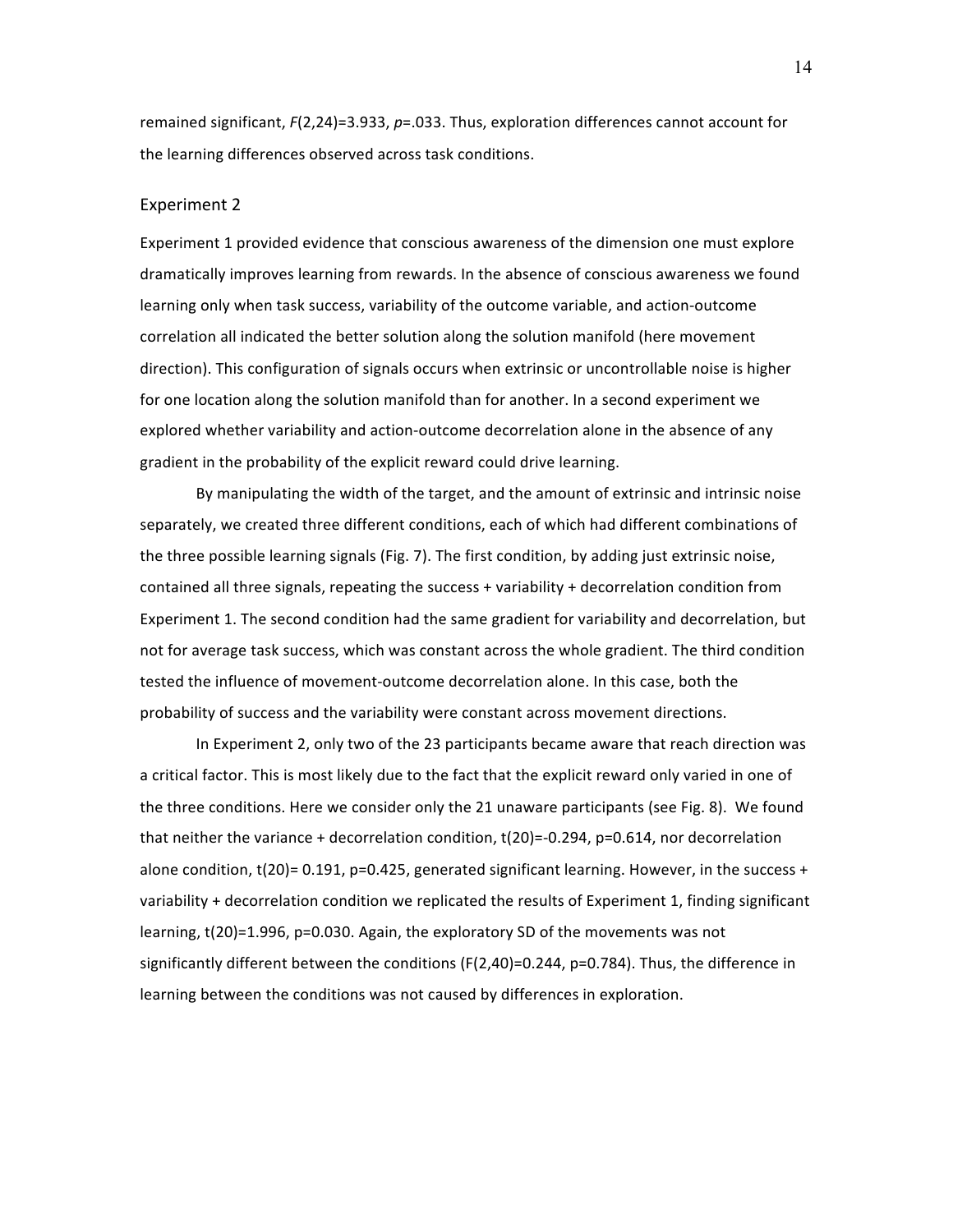# **Discussion**

In this study we asked how motor performance improves in multi-dimensional, redundant, control problems. We considered whether task success, signaled by external monetary reward, would be a sufficient signal to improve motor output along an unknown dimension. Previous studies [17,18], which involved variants of the task used here, clearly showed robust learning from task success alone. However, in both of those studies, the participants knew that success would vary with movement direction. In our task, participants were not given this information explicitly, and they were therefore uncertain as to which of the many movement parameters (movement speed, arm posture, initial acceleration, curvature, grip strength, etc.) they had to vary in order to control the task-relevant variable of movement extent more proficiently and to produce rewarded outcomes. In this respect, our task reflects the incidental nature of many natural motor-learning tasks, such as improving one's game of darts in the absence of coaching. Of course, the redundant dimension in our task was itself somewhat artificial. For future studies, higher dimensional tasks may afford greater opportunity to explore more ethologically valid forms of redundancy [27-30].

Our experiments clearly showed that awareness of the critical dimension during motor learning is the key factor which allows learning from arbitrary rewards: only participants who were instructed or became aware that movement direction was the critical variable, changed their behavior in the success-only condition. In contrast, participants who did not become aware did not show learning from explicit rewards alone.

Awareness could have influenced learning through at least two mechanisms: First, it may have increased exploration along the relevant dimension. Exploration is a key component of the process by which reinforcement learning leads to improved outcomes [14,31]. We measured exploration directly using the uncorrelated output variability after subtracting slowly varying trends from the data. This is how exploration should appear in our task, even though under a normative treatment, exploration involves deterministic choices [32]. Indeed, in our task, awareness was associated with increased output variability along the solution manifold. This increased exploration also appeared to be connected to better learning (Fig. 6c). Nevertheless, after removal of the influence of the higher exploration on learning using a linear (ANCOVA) model, the difference between aware and unaware participants remained significant. This suggests that increased exploration may not have been the only mechanism by which awareness promoted motor learning in this task. An important caveat is, however, that this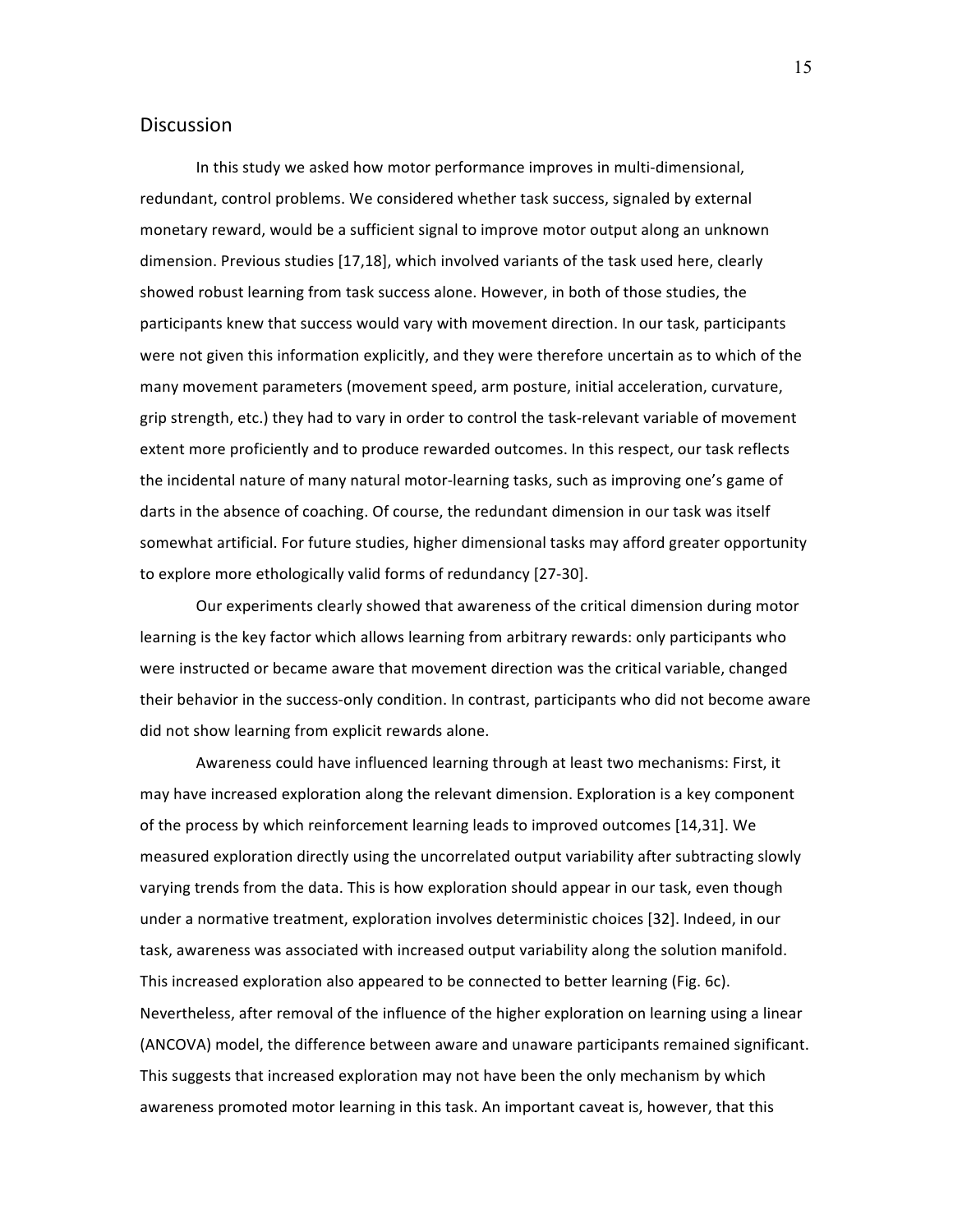analysis rests on a linear model, whereas the underlying relationship between exploration and learning may be non-linear.

As a second possible mechanism, awareness may have been used to bias the way in which the reinforcement signal was employed for learning. One of the core problems for reinforcement learning is the use of a scalar reward signal to learn in a high-dimension space [e.g., 33]. This so-called 'structural credit assignment' problem has long been recognized in the field of conditioning [34-36] and perceptual learning [37,38], where it is solved by an attentional mechanism akin to boosting the speed of learning (formally, the learning rate) for just the parameters deemed important for behavioral change. Unaware participants who tried exploring the movement direction dimension might have failed to allocate learning to it. Indeed, in the post-task interview, they reported paying attention to many other parameters, including movement speed, arm posture, and grip configuration. Whether through single or joint effects of these possible mechanisms, our findings emphasize that awareness is an important and underappreciated aspect of reward-based motor skill learning [39].

The importance of awareness in finding the optimal region on the solution manifold based on rewards contrast starkly with the automaticity of error-based adaption, which keeps the system on the manifold. Adaptation to perturbation occurs implicitly and without the need for conscious awareness. Indeed, adaptation is present even when it conflicts with explicit cognitive strategies [8], when perturbations are not relevant to a task [40]or when people are informed that the perturbations are random and such that adaptation would not improve performance [11,41]. 

Unaware participants did not learn from task success feedback alone. Instead, they only showed significant learning when the best movement direction was also characterized by two additional second-order statistics of the movement outcome. The first of these higher-order signals was the variability of the motor outcome, consistent with a central tenet of many current theories of motor control, which state that the nervous system chooses solutions that reduce variability [12,19-22,42]. While reducing variability is usually associated with improved task success, in our task we manipulated variability and success independently. The results suggest that the motor system is sensitive to variability alone, and should therefore have a way of assessing variability independent of task success, perhaps by accumulating statistics such as the absolute or the squared prediction error.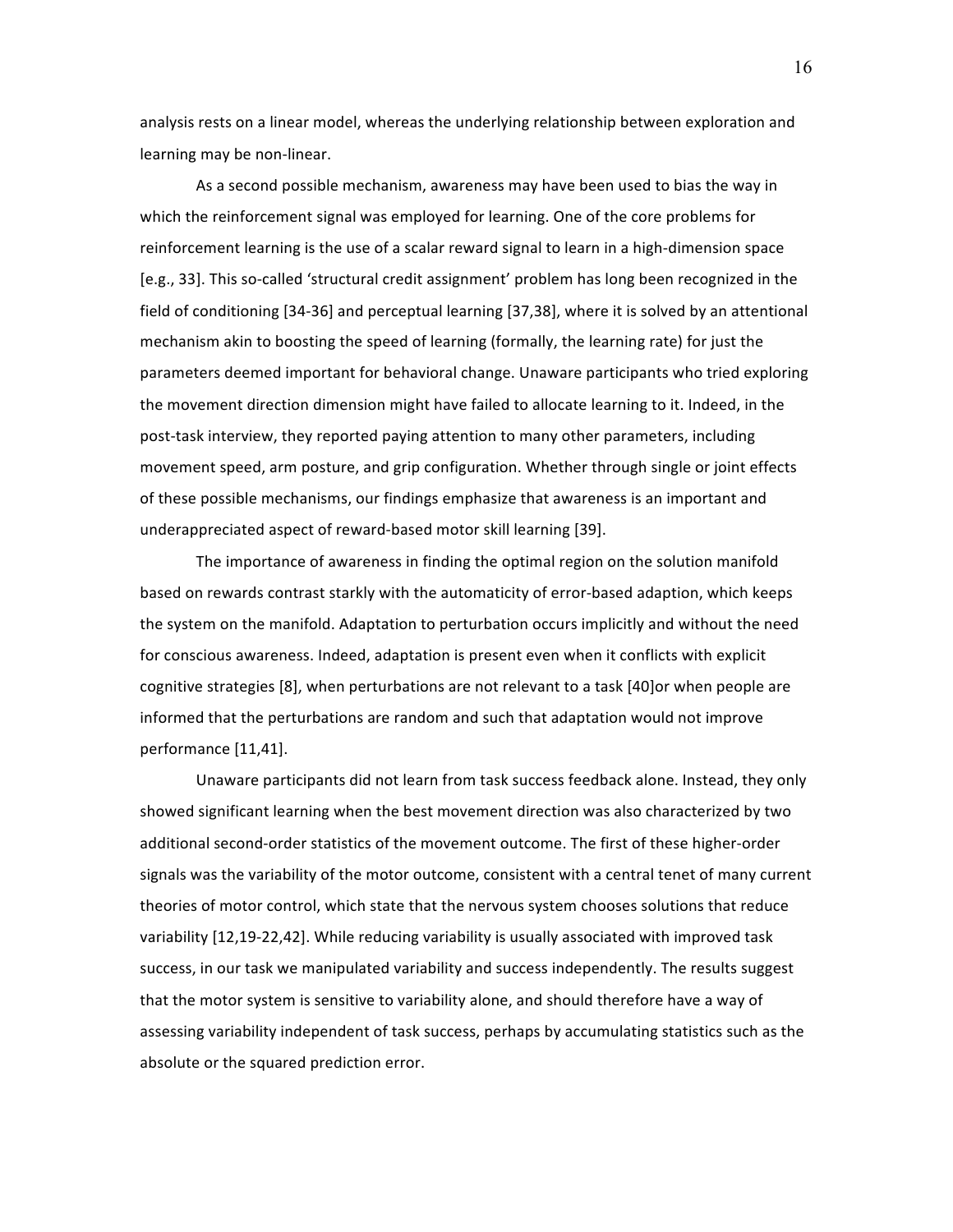Interestingly, however, output variability was not the only second-order statistic to which the motor system was sensitive. When we increased output variability by magnifying natural errors, no learning occurred. Only when output variability came from the imposition of random external noise, did participants shift their motor behavior in the reinforced direction. This was true even though participants experienced the same gradient in terms of total output variability and task success in both conditions. What distinguished the two conditions was that during the magnification of internal noise, the correlation of the physical movement and the visual outcome was preserved, whereas the addition of external noise degraded this relationship. Our results therefore suggest that the motor system is sensitive to this variable and prefers solutions in which the outcome can be predicted well from the movement.

Why should the nervous system take into account outcome variability and actionoutcome correlation *independent of task success*? While, by definition, overall task success is all that matters for a given task, optimizing these two second-order statistics may enable the motor system to retain good performance when the environmental circumstances change. For example, solutions with high variability may be sufficient for tasks that have a very lenient success criterion, but it may be preferable to arrive at solutions with lower variability in case task requirements become stricter. Furthermore, high movement-outcome correlations, which indicate high controllability, provide the system with the opportunity to react quickly to changes in task goals or dynamics. They also indicate that reductions in exploratory noise would reduce the output variability if necessary.

Clearly, however, the unaware participants' learning was relatively ineffective. This agrees with the general sloth of skill acquisition, particularly when compared with first-order error based learning, which can lead to improvements after a few movements. Indeed, it is possible that our results arose because of the integration of three relatively weak signals, rather than to the fact that any of them was strictly necessary to drive learning in the absence of awareness. Whether learning can be induced with any signal alone is an important question for further studies, for instance by exposing the participants to much longer training episodes to obtain reliable learning results. Furthermore, we were not able to determine whether the additional signals provided direct information for learning, information about the relevant dimension that governed success, or both.

While our results show that learning without awareness requires the confluence of multiple learning signals, they do not speak to the actual learning mechanisms involved. As 17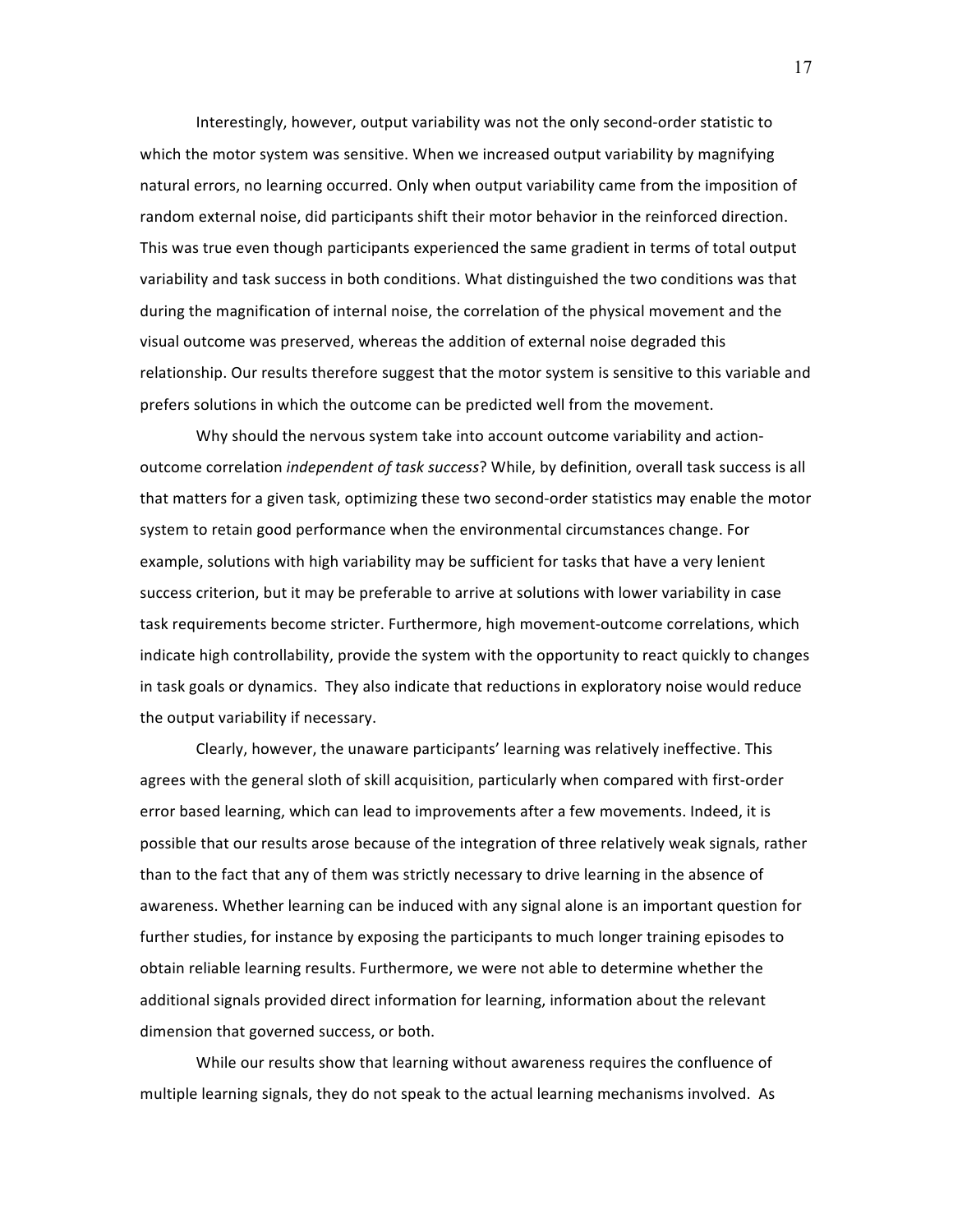discussed by Huang et al. [43], conventional, discrete, reinforcement learning literature would offer model-based and model-free control methods [44]. Model-free methods would be driven by a scalar measure of task success. By contrast, model-based methods would learn the mapping from actions to outcome (here, various moments of the statistics of performance) and invert that model to work out what to do. The signature of model-based learning is flexibility, i.e. rapid adaptation when circumstances change.

An important example for such learning is provided by the "reaching under risk" studies [45], in which participants aim at different spatial configurations of reward and penalty zones. The studies show that participants can use knowledge about their own variability to make optimal choices [46,47], see also [48,49], and that they can learn, to a certain degree at least, a new structure of variability [50,51]. The critical difference between our study and the reaching under risk paradigm is that in the latter, variability and change in behaviour both occur in the same task-relevant dimension. In many real-world tasks (for example dart throwing), reductions in end-point variability can be achieved by changes in different dimensions, for example the way one angles the elbow while throwing. Thus, a change that leads to a different degree of variability does not necessarily change the average endpoint of the movement in the taskrelevant plane. It is this situation that our current study addresses.

Here we have looked at how reward signals influence motor learning over the course of 80 trials. At a different timescale, other studies have shown that the average reward obtained during a training session influences the consolidation of the memory trace [52]. In that report the authors argued that rewards did not serve as an informative signal that indicated which of several movements was more successful (i.e., rewards did not change within-session learning) but rather served as a signal to help consolidate the entire training session. Converging evidence for a more tonic (lower frequency) influence of reward signals in motor learning comes from a series of studies on the role of dopaminergic projections from the ventral tegmental area (VTA) to primary motor cortex in the rat [53]. The elimination of these connections leads to severe deficits in learning a pellet-retrieval task [54], and the learning in the lesioned animals can be recovered through administration of levodopa [55]. While such pharmacological intervention can raise tonic levels of dopamine in the motor system, it is unlikely that it could reinstate the phasic signals that appear to mark the success of particular actions. Thus, it is possible that higher-order signals (i.e., the variability of prediction errors) and reinforcement signals may contribute to motor learning on different time scales.

18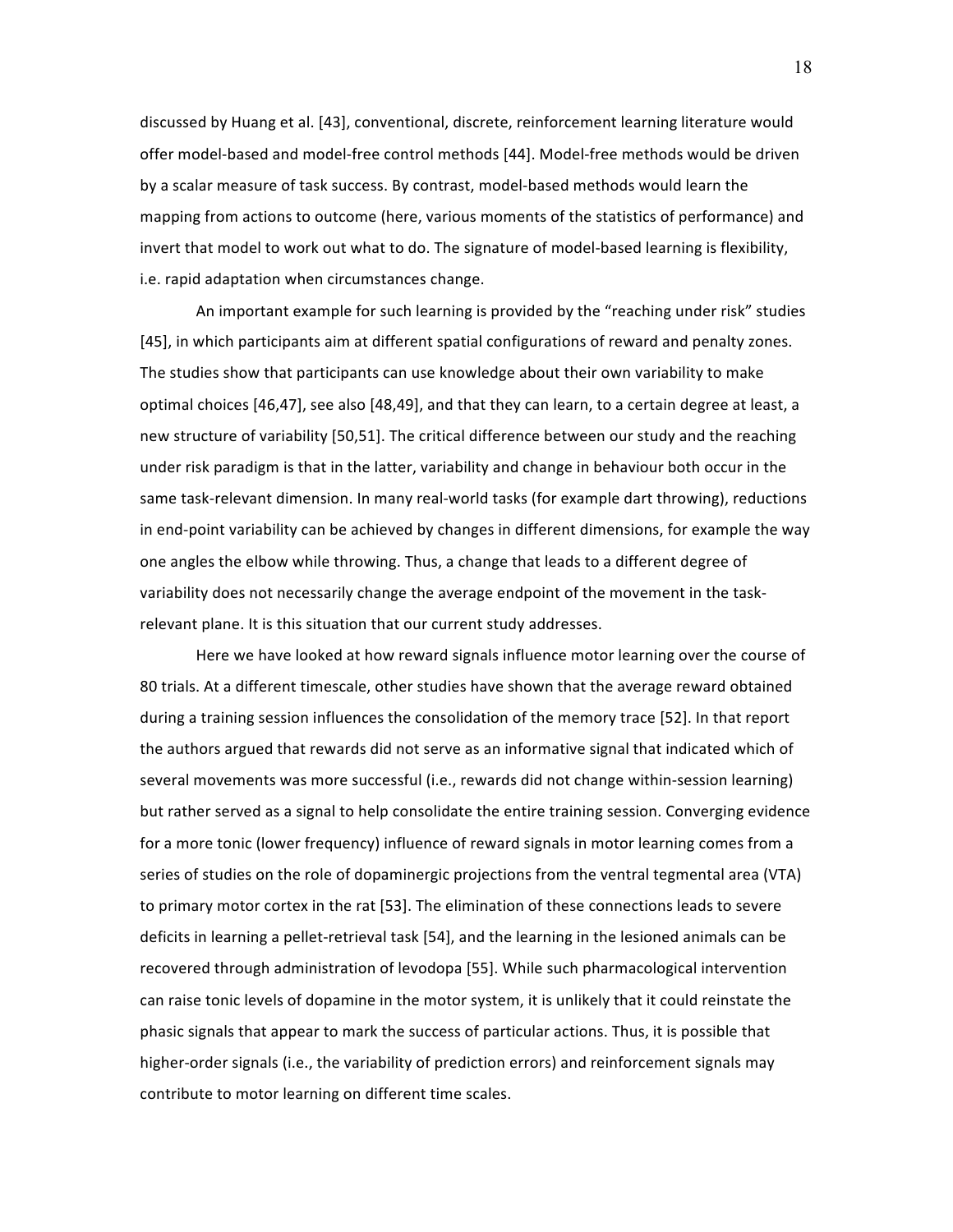In summary, our experiments show the critical importance of attention or awareness of the critical movement dimension in a multi-dimensional control task to utilize reward signals for motor learning. In absence of such clear guidance for exploration and credit assignment, learning was only present when higher-order signals, including the outcome variability and action-outcome decorrelation, were aligned with extrinsic reward signals. Even then, learning was much slower than in cases where awareness was present. This finding is congruent with a number of failed attempts from our (O'Sullivan & Diedrichsen, unpublished results) and other (Koerding & Wolpert, personal communication) laboratories to obtain compelling and robust reinforcement learning in higher-dimensional control tasks. It may also help explain why skill learning is laborious, with substantial improvements often only being achievable through the directive influence of a coaching program.

### Acknowledgements

The research was supported by Grants from the Wellcome Trust (094874/Z/10/Z) and the James S. McDonnell Foundation (both to JD) and the Gatsby Charitable Foundation (to PD). We thank Adrian Haith for useful discussions.

# References

- 1. Debicki DB, Gribble PL, Watts S, Hore J (2004) Kinematics of wrist joint flexion in overarm throws made by skilled subjects. Exp Brain Res 154: 382-394.
- 2. Hore J, Watts S (2005) Timing finger opening in overarm throwing based on a spatial representation of hand path. J Neurophysiol 93: 3189-3199.
- 3. Hore J, Watts S, Martin J, Miller B (1995) Timing of finger opening and ball release in fast and accurate overarm throws. Exp Brain Res 103: 277-286.
- 4. Latash ML, Scholz JP, Schoner G (2002) Motor control strategies revealed in the structure of motor variability. Exerc Sport Sci Rev 30: 26-31.
- 5. Scholz JP, Schoner G (1999) The uncontrolled manifold concept: identifying control variables for a functional task. Exp Brain Res 126: 289-306.
- 6. Wolpert DM, Diedrichsen J, Flanagan JR (2011) Principles of sensorimotor learning. Nat Rev Neurosci 12: 739-751.
- 7. Tseng YW, Diedrichsen J, Krakauer JW, Shadmehr R, Bastian AJ (2007) Sensory prediction errors drive cerebellum-dependent adaptation of reaching. J Neurophysiol 98: 54-62.
- 8. Mazzoni P, Krakauer JW (2006) An implicit plan overrides an explicit strategy during visuomotor adaptation. J Neurosci 26: 3642-3645.
- 9. Shadmehr R, Mussa-Ivaldi FA (1994) Adaptive representation of dynamics during learning of a motor task. J Neurosci 14: 3208-3224.
- 10. Thoroughman KA, Shadmehr R (2000) Learning of action through adaptive combination of motor primitives. Nature 407: 742-747.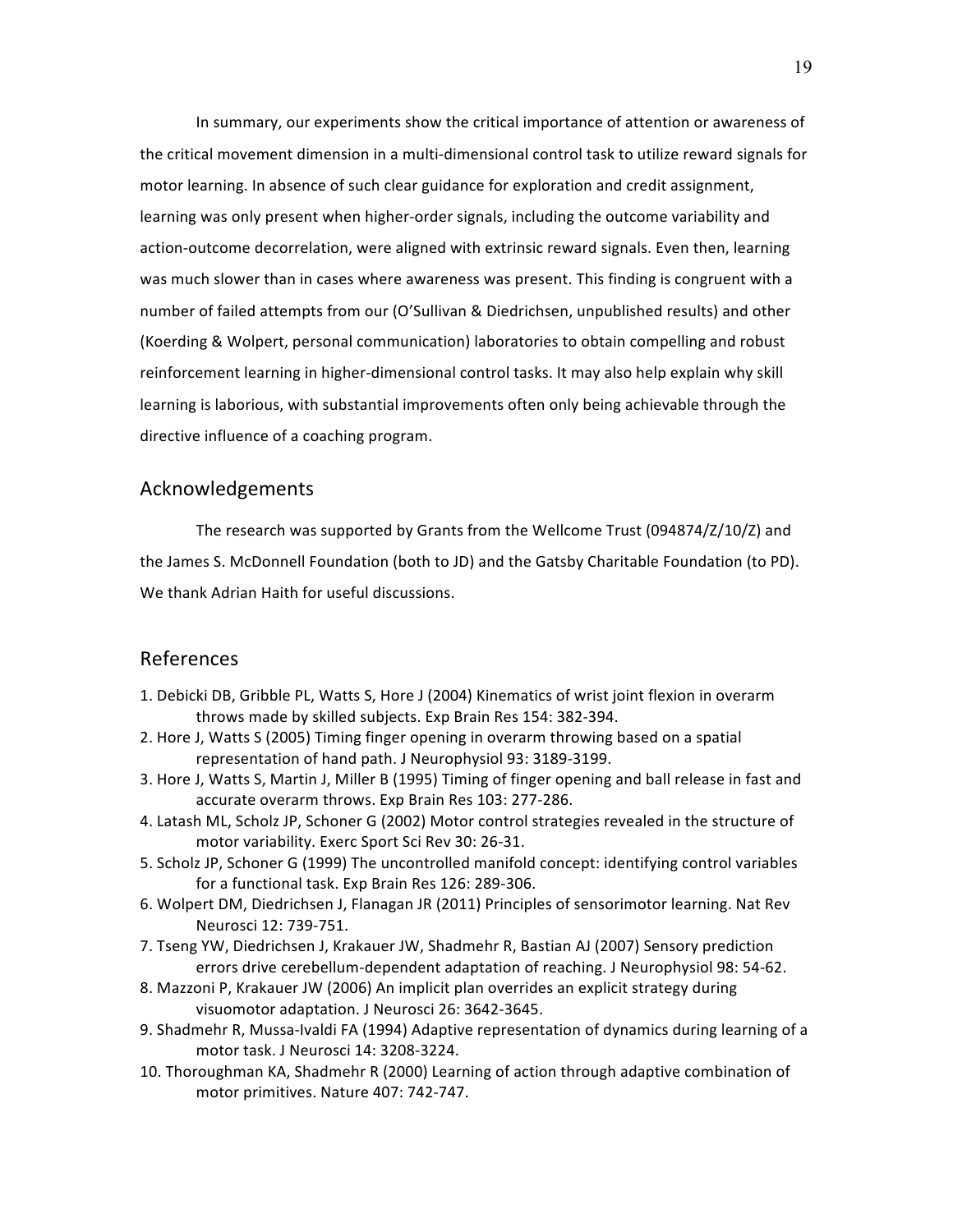- 11. Diedrichsen J, Hashambhoy YL, Rane T, Shadmehr R (2005) Neural correlates of reach errors. Journal of Neuroscience 25: 9919-9931.
- 12. Sternad D, Abe MO, Hu X, Muller H (2011) Neuromotor noise, error tolerance and velocitydependent costs in skilled performance. PLoS Comput Biol 7: e1002159.
- 13. Muller H, Sternad D (2009) Motor learning: changes in the structure of variability in a redundant task. Adv Exp Med Biol 629: 439-456.
- 14. Sutton RS, Barto AG (1998) Reinforcement learning. Cambridge, Massachusetts: MIT Press
- 15. Peters J, Schaal S. Using reward-weighted regression for reinforcement learning of task space control; 2007; Honolulu, Hawaii. pp. 262-267.
- 16. Peters J, Schaal S (2008) Reinforcement learning of motor skills with policy gradients. Neural Netw 21: 682-697.
- 17. Dam G, Kording K (2009) Exploration and exploitation during sequential search. Cogn Sci 33: 530-541.
- 18. Izawa J, Shadmehr R (2011) Learning from sensory and reward prediction errors during motor adaptation. PLoS Comput Biol 7: e1002012.
- 19. Harris CM, Wolpert DM (1998) Signal-dependent noise determines motor planning. Nature 394: 780-784.
- 20. van Beers RJ, Baraduc P, Wolpert DM (2002) Role of uncertainty in sensorimotor control. Philos Trans R Soc Lond B Biol Sci 357: 1137-1145.
- 21. Todorov E, Jordan MI (2002) Optimal feedback control as a theory of motor coordination. Nat Neurosci 5: 1226-1235.
- 22. Todorov E (2002) Cosine tuning minimizes motor errors. Neural Comput 14: 1233-1260.
- 23. Churchland MM, Afshar A, Shenoy KV (2006) A central source of movement variability. Neuron 52: 1085-1096.
- 24. Diedrichsen J, White O, Newman D, Lally N (2010) Use-dependent and error-based learning of motor behaviors. J Neurosci 30: 5159-5166.
- 25. Rasmussen CE, Williams CKI (2006) Gaussian processes for machine learning. Cambridge, Massachusetts: The MIT Press.
- 26. van Beers RJ, Brenner E, Smeets JB (2013) Random walk of motor planning in task-irrelevant dimensions. J Neurophysiol 109: 969-977.
- 27. Vetter P, Flash T, Wolpert DM (2002) Planning movements in a simple redundant task. Curr Biol 12: 488-491.
- 28. Liu X, Mosier KM, Mussa-Ivaldi FA, Casadio M, Scheidt RA (2011) Reorganization of finger coordination patterns during adaptation to rotation and scaling of a newly learned sensorimotor transformation. J Neurophysiol 105: 454-473.
- 29. Mosier KM, Scheidt RA, Acosta S, Mussa-Ivaldi FA (2005) Remapping hand movements in a novel geometrical environment. J Neurophysiol 94: 4362-4372.
- 30. Mussa-Ivaldi FA, Casadio M, Danziger ZC, Mosier KM, Scheidt RA (2011) Sensory motor remapping of space in human-machine interfaces. Prog Brain Res 191: 45-64.
- 31. Kaelbling LP, Littman ML, Moore AW (1996) Reinforcement Learning: A Survey. Journal of Artificial Intelligence Research 4: 237-285.
- 32. Gittins JC (1979) Bandit processes and dynamic allocation indices. Journal of the Royal Statistical Society, Series B: 148-177.
- 33. Sutton RS (1996) Generalization in reinforcement learning: Successful examples using sparse coarse coding. Advances in neural information processing systems: 1038-1044.
- 34. Dayan P, Kakade S, Montague PR (2000) Learning and selective attention. Nat Neurosci 3 Suppl: 1218-1223.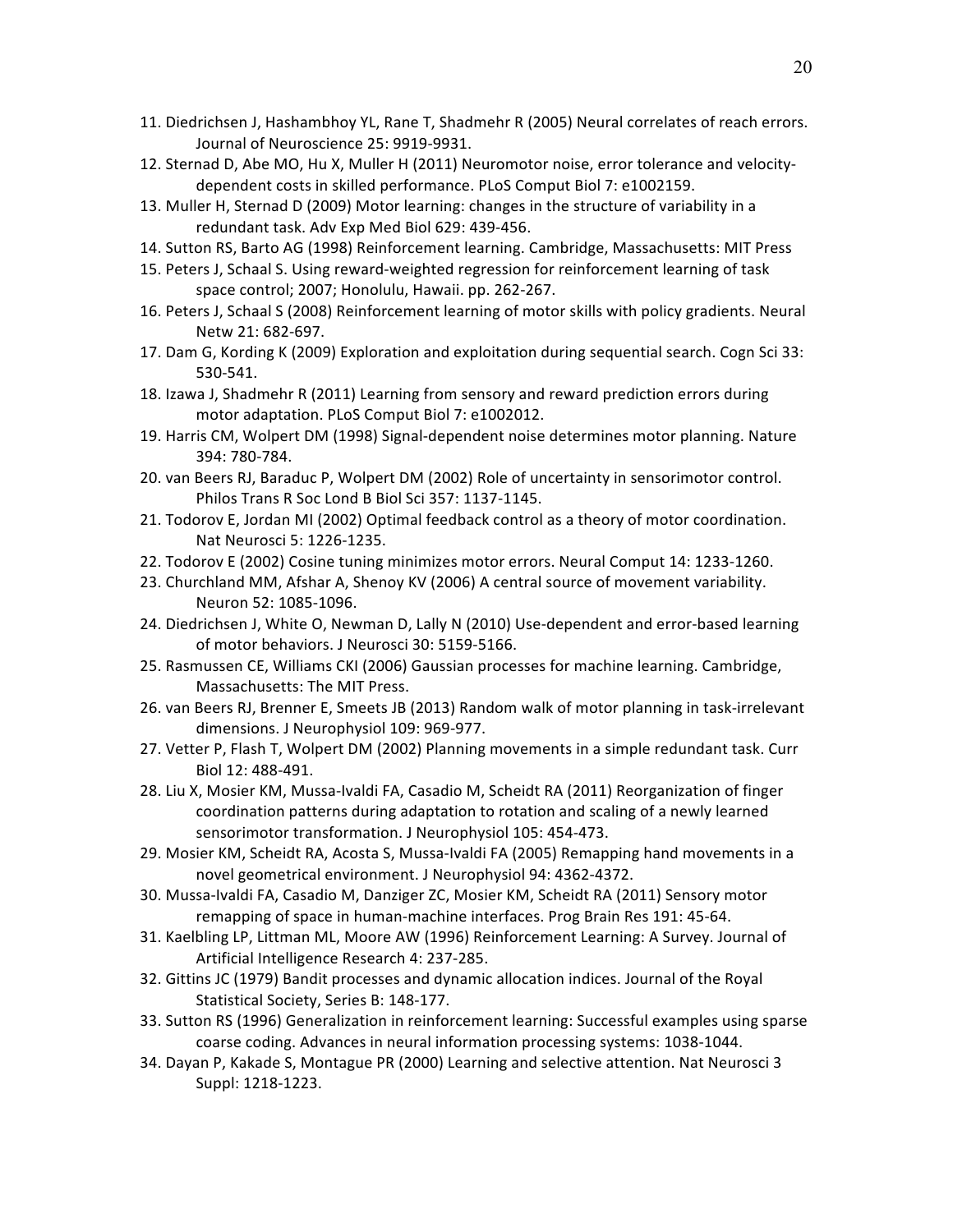- 35. Pearce JM, Hall G (1980) A model for Pavlovian learning: variations in the effectiveness of conditioned but not of unconditioned stimuli. Psychol Rev 87: 532-552.
- 36. Kruschke JK (2001) Towards a unified model of attention in associative learning. Journal of Mathematical Psychology 45: 812-863.
- 37. Roelfsema PR, van Ooyen A (2005) Attention-gated reinforcement learning of internal representations for classification. Neural Comput 17: 2176-2214.
- 38. Roelfsema PR, van Ooyen A, Watanabe T (2010) Perceptual learning rules based on reinforcers and attention. Trends Cogn Sci 14: 64-71.
- 39. Stanley J, Krakauer JW (2013) Motor skill depends on knowledge of facts. Front Hum Neurosci 7: 503.
- 40. Schaefer SY, Shelly IL, Thoroughman KA (2012) Beside the point: motor adaptation without feedback-based error correction in task-irrelevant conditions. J Neurophysiol 107: 1247-1256.
- 41. Donchin O, Francis JT, Shadmehr R (2003) Quantifying generalization from trial-by-trial behavior of adaptive systems that learn with basis functions: theory and experiments in human motor control. J Neurosci 23: 9032-9045.
- 42. Diedrichsen J, Shadmehr R, Ivry RB (2010) The coordination of movement: optimal feedback control and beyond. Trends Cogn Sci 14: 31-39.
- 43. Huang VS, Haith A, Mazzoni P, Krakauer JW (2011) Rethinking motor learning and savings in adaptation paradigms: model-free memory for successful actions combines with internal models. Neuron 70: 787-801.
- 44. Daw ND, Niv Y, Dayan P (2005) Uncertainty-based competition between prefrontal and dorsolateral striatal systems for behavioral control. Nat Neurosci 8: 1704-1711.
- 45. Trommershauser J, Maloney LT, Landy MS (2003) Statistical decision theory and the selection of rapid, goal-directed movements. J Opt Soc Am A Opt Image Sci Vis 20: 1419-1433.
- 46. Trommershauser J, Maloney LT, Landy MS (2008) Decision making, movement planning and statistical decision theory. Trends Cogn Sci 12: 291-297.
- 47. Gepshtein S, Seydell A, Trommershauser J (2007) Optimality of human movement under natural variations of visual-motor uncertainty. J Vis 7: 13 11-18.
- 48. Hudson TE, Maloney LT, Landy MS (2008) Optimal compensation for temporal uncertainty in movement planning. PLoS Comput Biol 4: e1000130.
- 49. Battaglia PW, Schrater PR (2007) Humans trade off viewing time and movement duration to improve visuomotor accuracy in a fast reaching task. J Neurosci 27: 6984-6994.
- 50. Landy MS, Trommershauser J, Daw ND (2012) Dynamic estimation of task-relevant variance in movement under risk. J Neurosci 32: 12702-12711.
- 51. Trommershauser J, Gepshtein S, Maloney LT, Landy MS, Banks MS (2005) Optimal compensation for changes in task-relevant movement variability. J Neurosci 25: 7169-7178.
- 52. Abe M, Schambra H, Wassermann EM, Luckenbaugh D, Schweighofer N, et al. (2011) Reward Improves Long-Term Retention of a Motor Memory through Induction of Offline Memory Gains. Curr Biol 21: 557-562.
- 53. Luft AR, Schwarz S (2009) Dopaminergic signals in primary motor cortex. Int J Dev Neurosci 27: 415-421.
- 54. Molina-Luna K, Pekanovic A, Rohrich S, Hertler B, Schubring-Giese M, et al. (2009) Dopamine in motor cortex is necessary for skill learning and synaptic plasticity. PLoS One 4: e7082.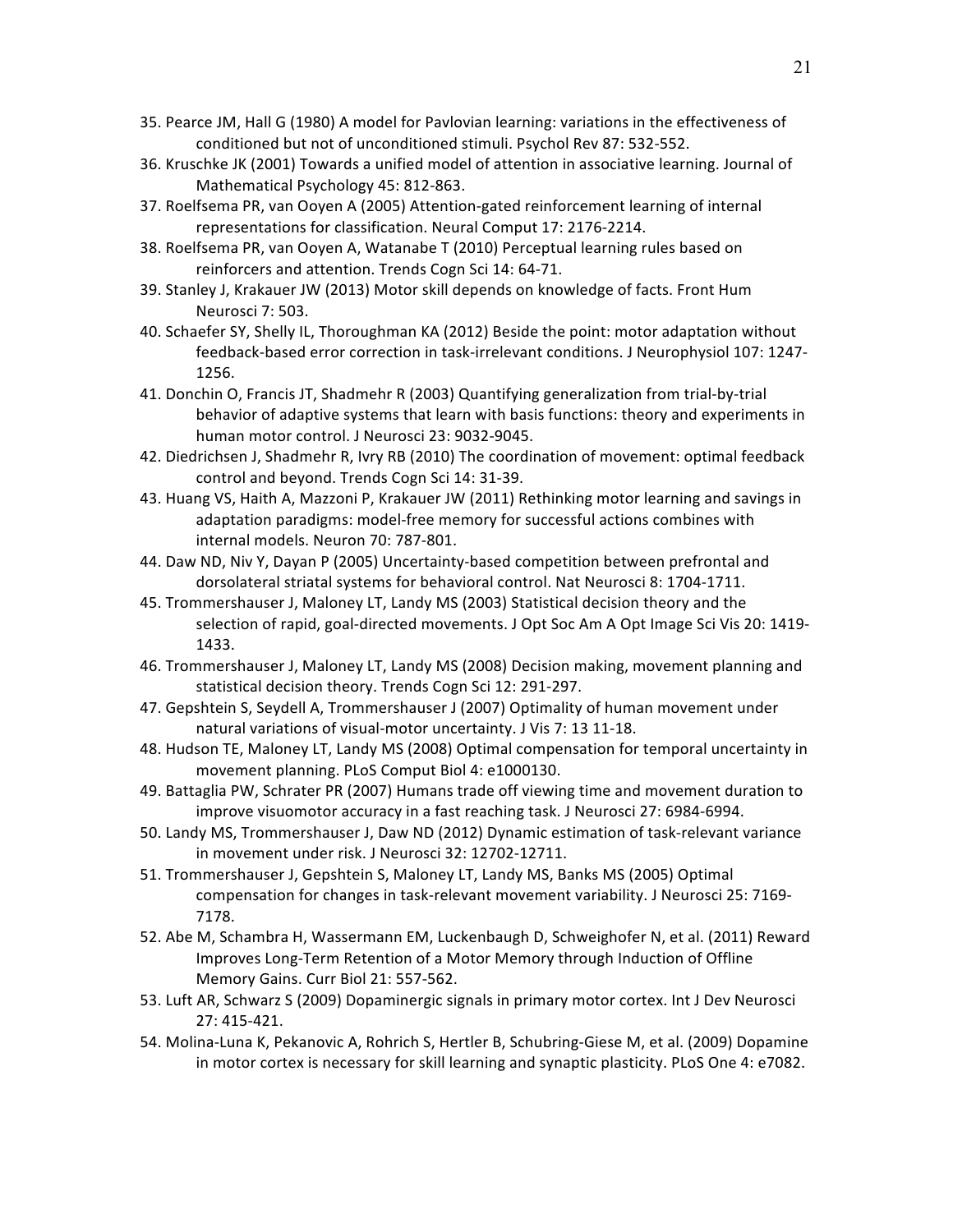55. Hosp JA, Pekanovic A, Rioult-Pedotti MS, Luft AR (2011) Dopaminergic projections from midbrain to primary motor cortex mediate motor skill learning. J Neurosci 31: 2481-2487.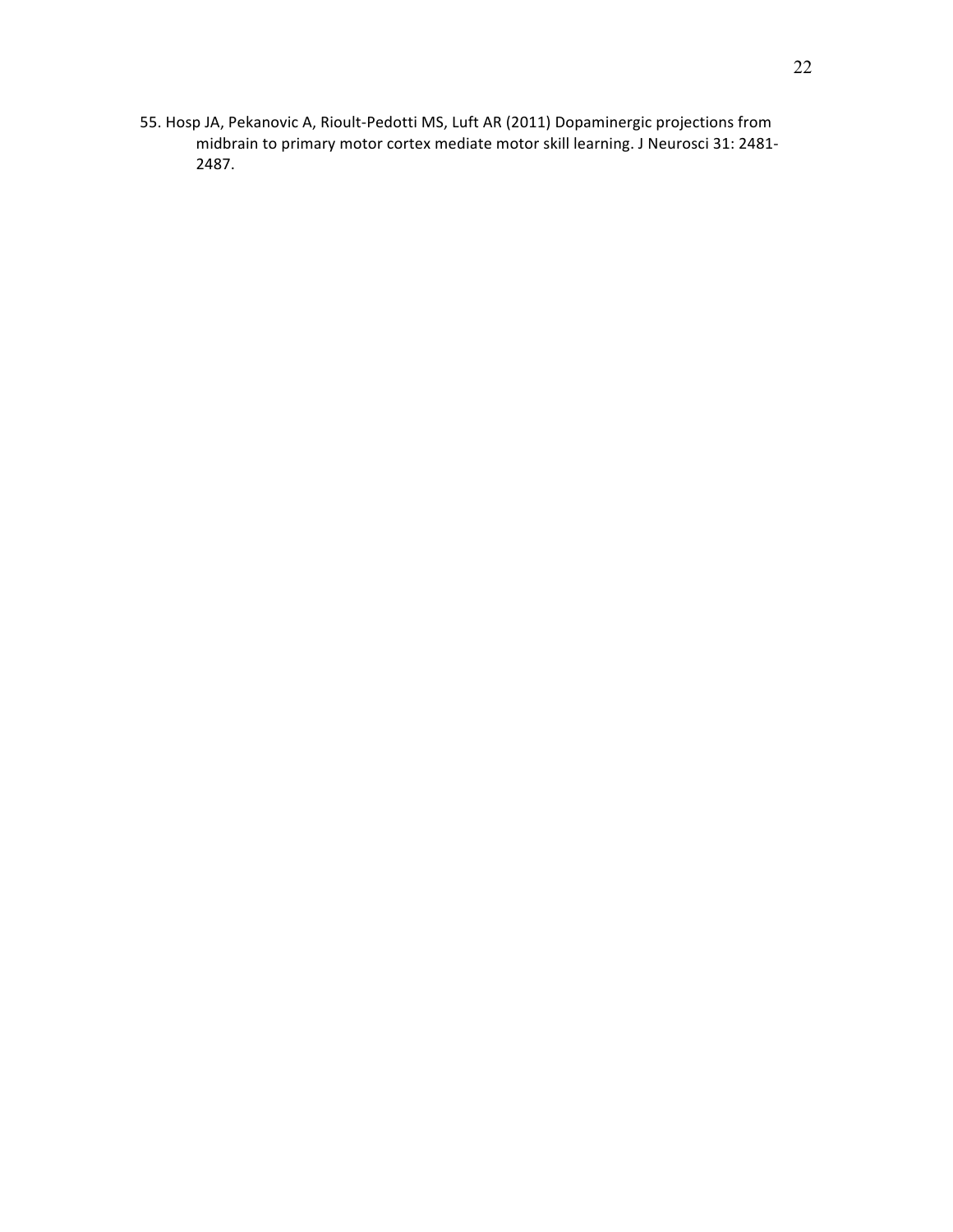Figures



**Figure 1. The problem of finding an optimal solution in a redundant system.** (A) When throwing a dart, the motor commands are characterized by a high-dimensional parameter vector  $(\theta)$ . The exact setting of control parameters then determines a low-dimensional outcome x, the location where the dart lands, which in turn determines task success (r, the number of points obtained). In order to improve performance, the motor system must use the reward signal  $r$ , or an appropriate statistic on the outcome (for example the variability of  $x$ ) to change the appropriate components in  $\theta$ . (B) Example with two components of  $\theta$  and a one-dimensional x. Many combinations of  $\theta_{\text{elbow}}$  and  $\theta_{\text{wrist}}$  result in zero error on average, forming a lowerdimensional subspace called the solution manifold (gray line). Error-based learning can keep the motor system on this solution manifold, but does not provide a mechanism by which to find the best solution (red circle) on the solution manifold.

23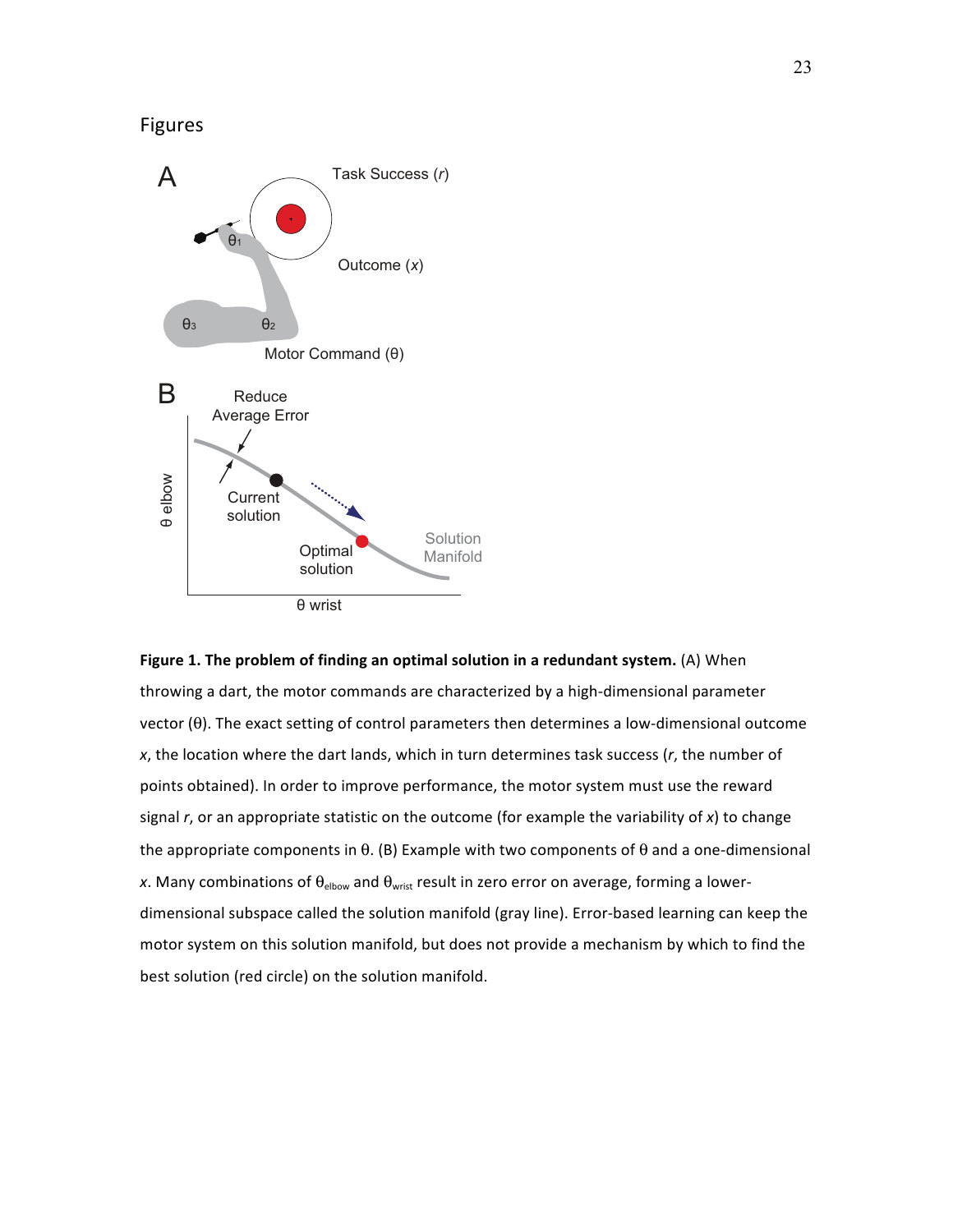

Figure 2. Task design. Participants had to execute a reaching movement from the start position towards an arced target. The explicit task goal was to hit the target in terms of movement extent, using any movement direction from the start position. Visual feedback was provided at movement end in the form of an arced line that indicated reach extent only. The program continuously estimated the average movement direction based on recent movements (dashed line) and centered a gradient for the 10° around this direction. Based on this gradient (which was not visually shown to the participant), a movement (solid line) was rewarded with a probability between 0.2 (lighter) and 0.8 (darker). Learning should therefore change movement direction towards the more highly rewarded region.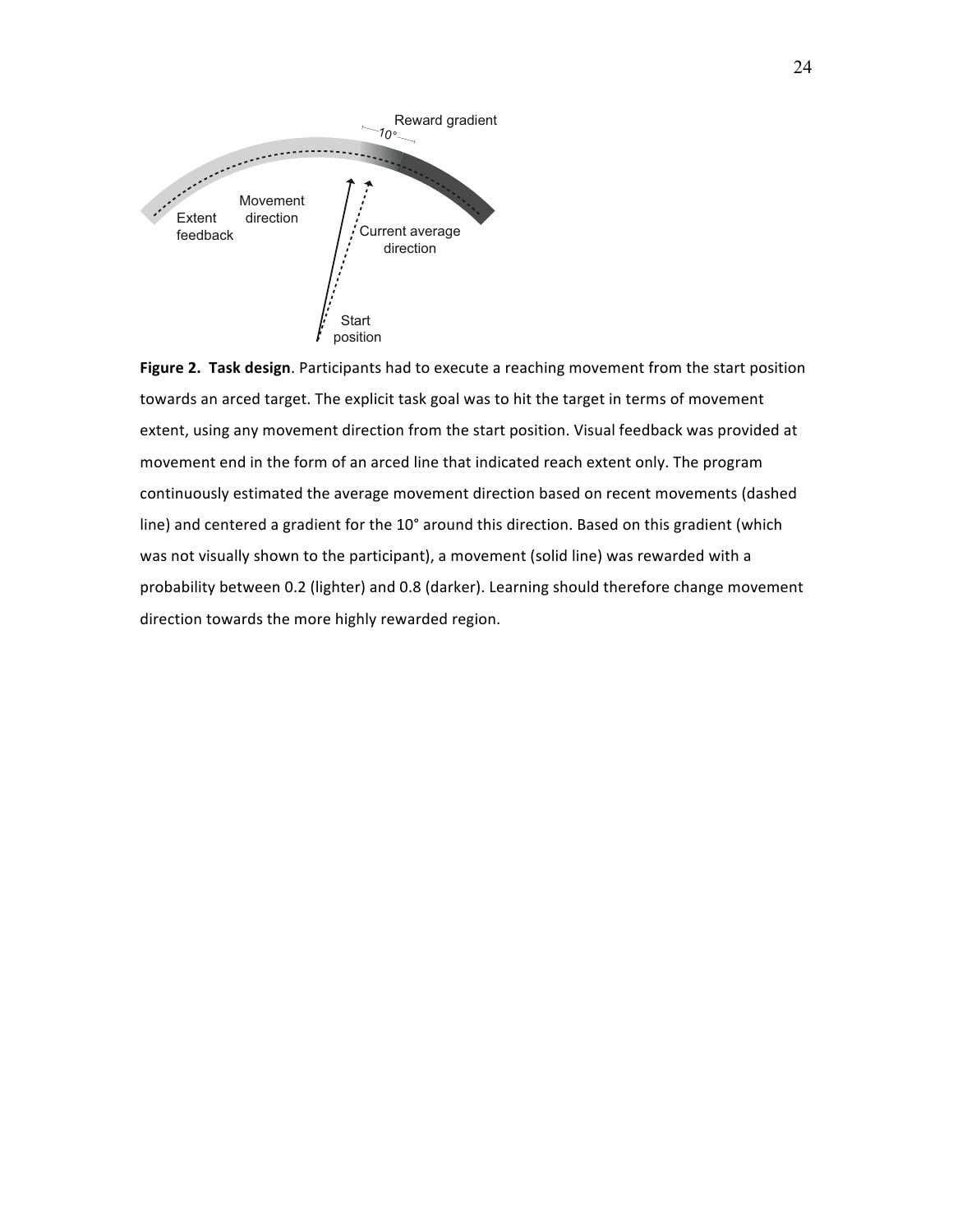

Figure 3. Manipulation of reward gradient in Experiment 1. (A) By decreasing the size of the rewarded zone along the 10° reward gradient, we decreased the probability of scoring a point on one side. The visual target remained the same. Cursor feedback was veridical, thus variability and correlation were constant along the gradient. (B) By exaggerating the extent error, we increased variability and reduced the probability of task success. For each position along the gradient, a tight correlation between movement and outcome was preserved. (C) By adding extrinsic noise to the amplitude feedback, we reduced task success, increased variability and reduced the correlation between action and outcome.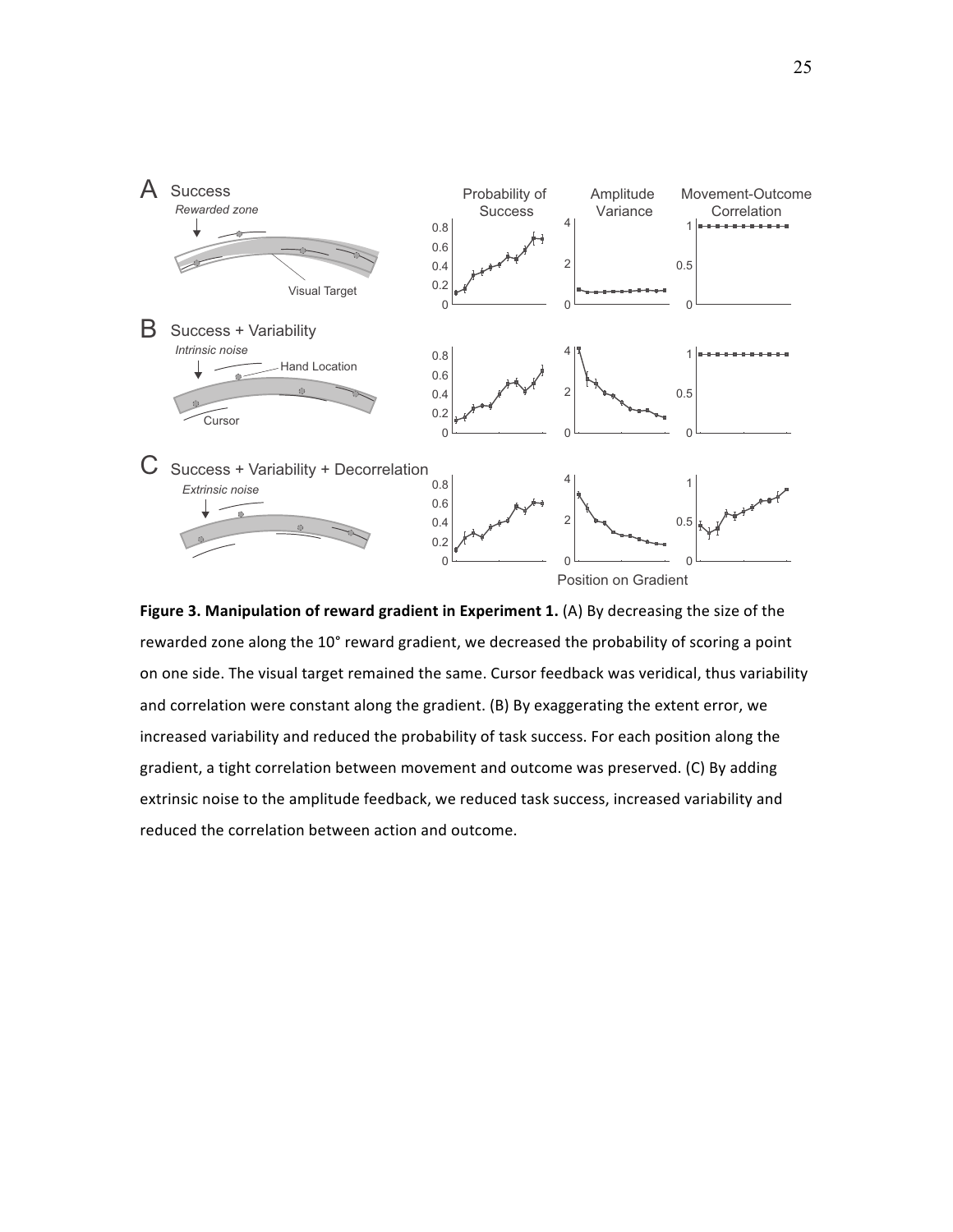

Figure 4. Average actual movement angle (deg) for blocks with a gradient to the left (blue) or right (red). (A) Participants who were not aware that movement direction mattered to the task showed minimal learning. Significant learning was only observed in a condition in which success, variability, and decorrelation all indicated the to-be-learned movement direction. The first ten movements were excluded, as movement direction here was dictated by an explicit target. (B) Participants who were aware that movement direction was critical to task success showed good learning. Significant learning was observed in all three conditions. See Supplemental Figure 1 for individual traces.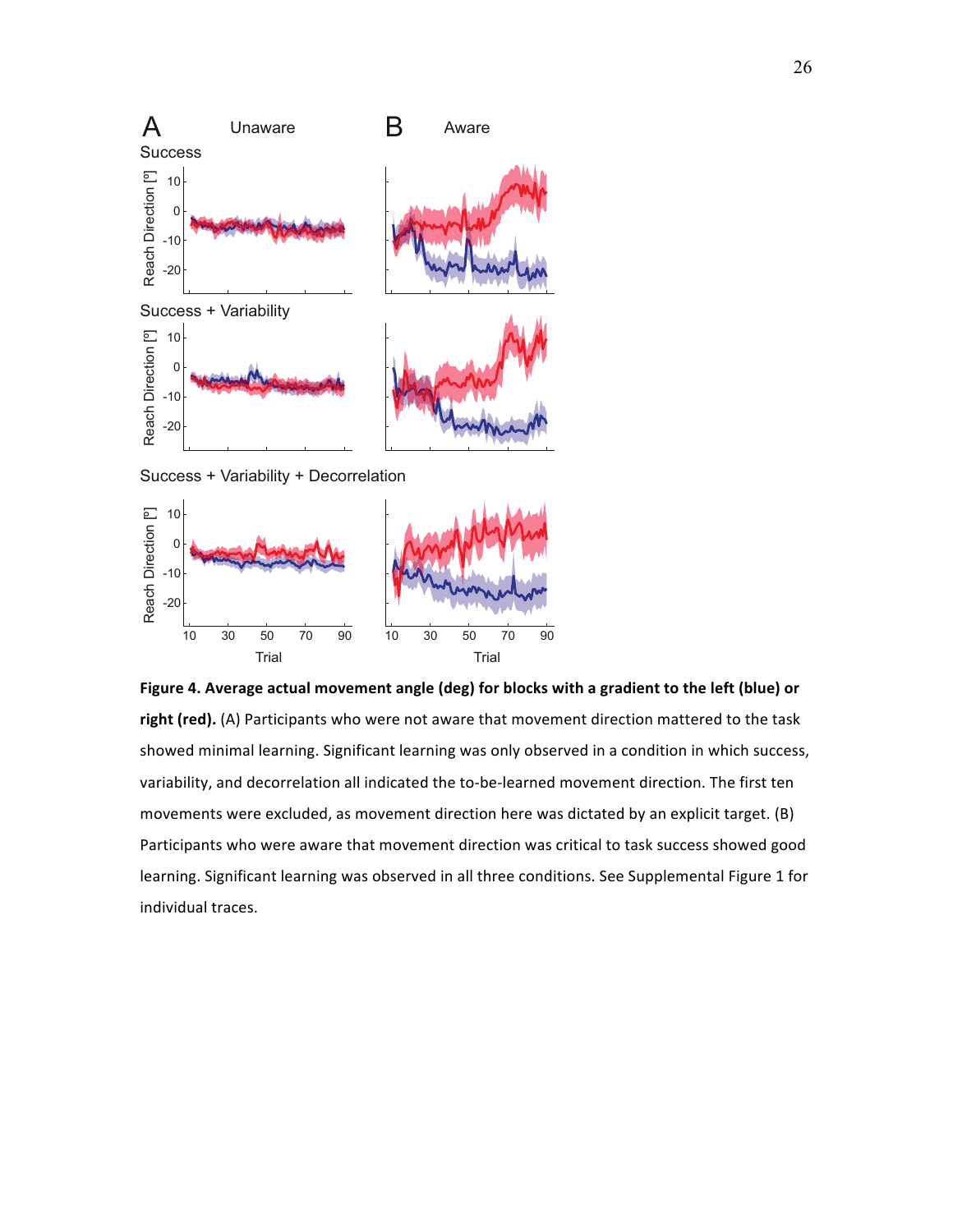

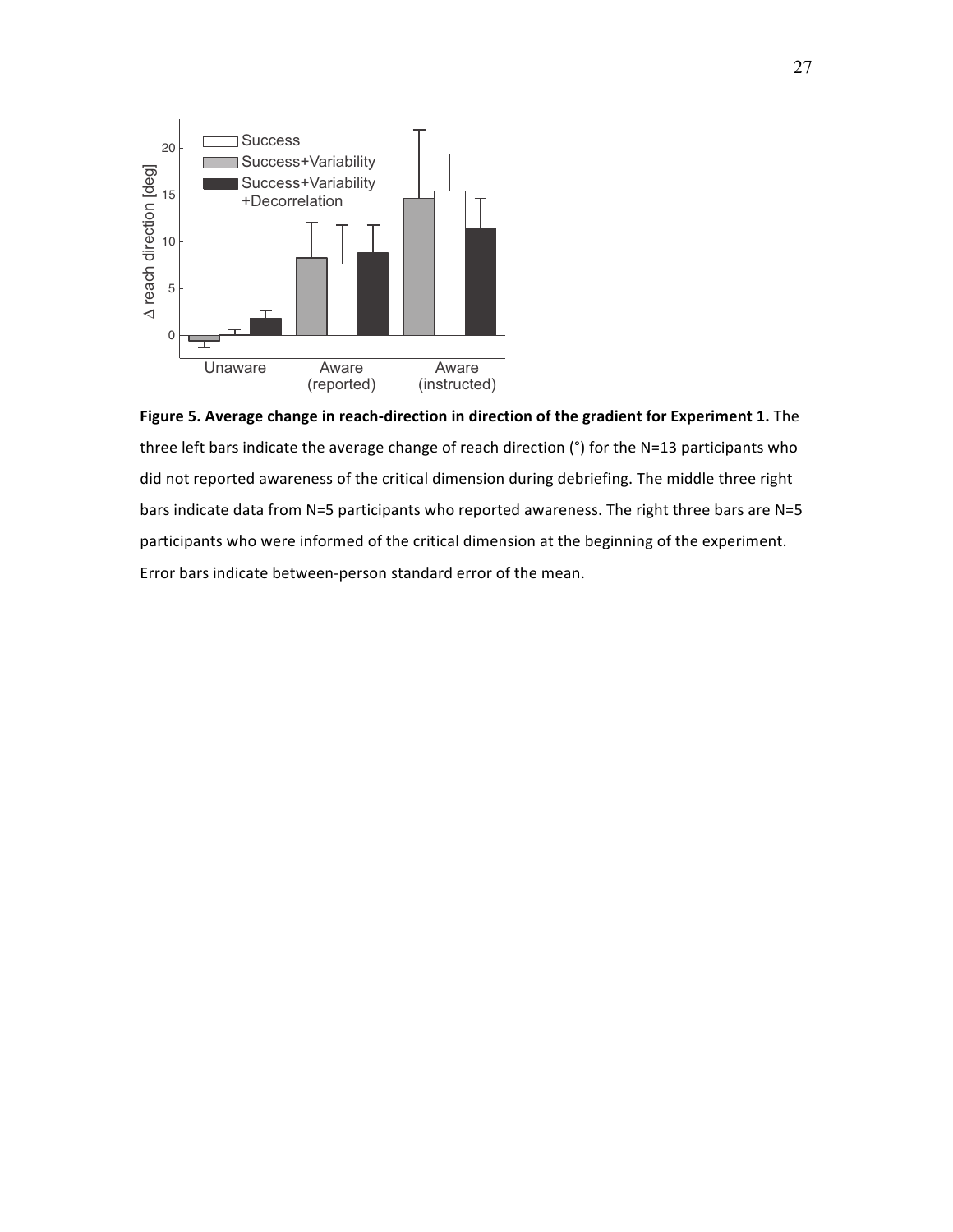

Figure 6. Role of exploration in learning. (A) Histogram of the distribution of endpoint angles relative to the current position of the gradient. Positive angles indicate the direction of increased success probability. The gradient – the area over which the task success probability changed, is highlighted in gray (10° around the current mean). Aware participants showed substantial exploration; the bias to terminate movement on the rewarded side of the gradient arises from the fact that the gradient stopped moving with the average reach direction at  $\pm 25^\circ$ . (B) Unaware participants explored less, but still experienced the full gradient. (C) Relationship of exploration, as measured by the uncorrelated component of reach direction variability, and learning for aware (white: instructed, gray: reported) and unaware (black) participants, with regression lines plotted for respective groups.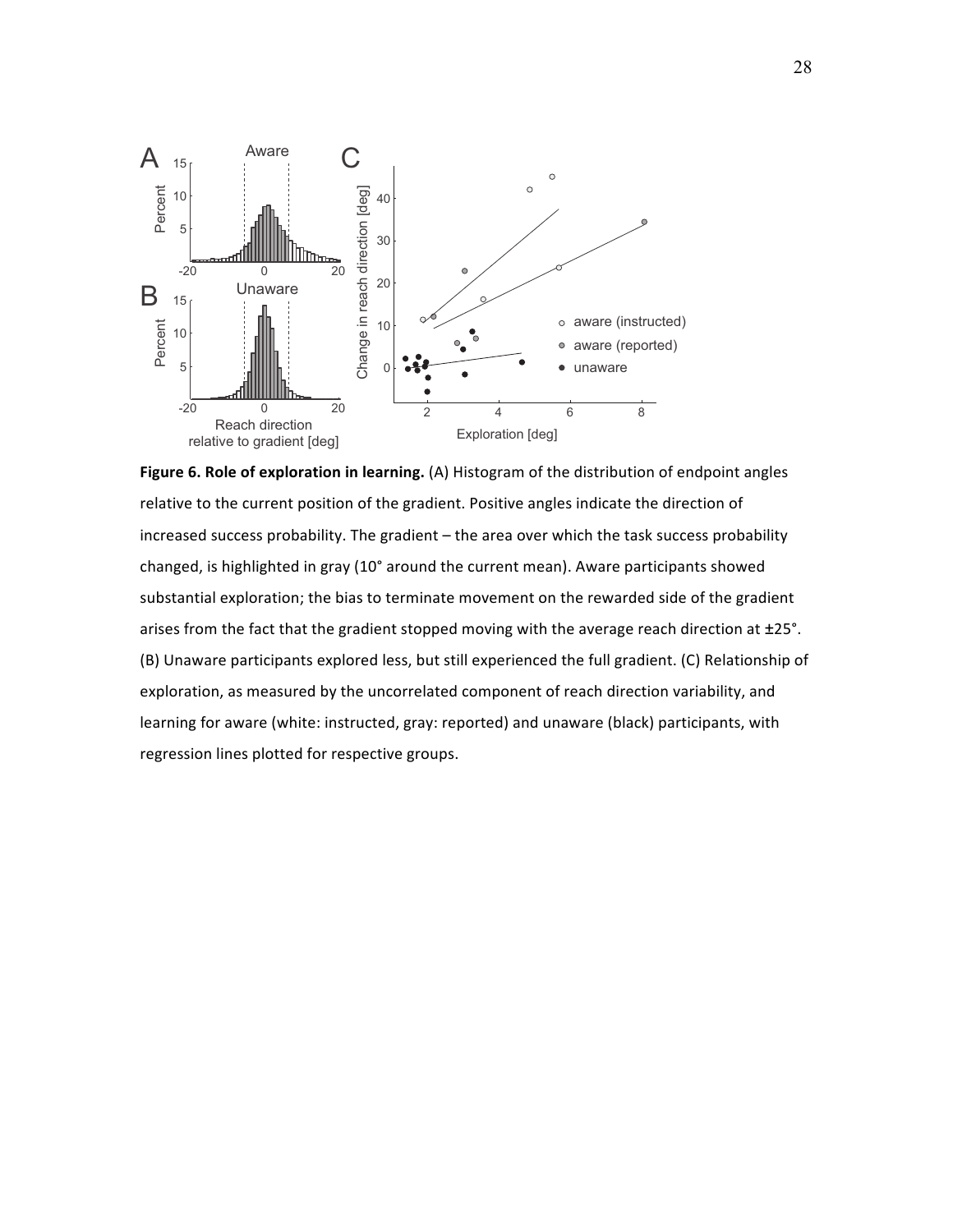

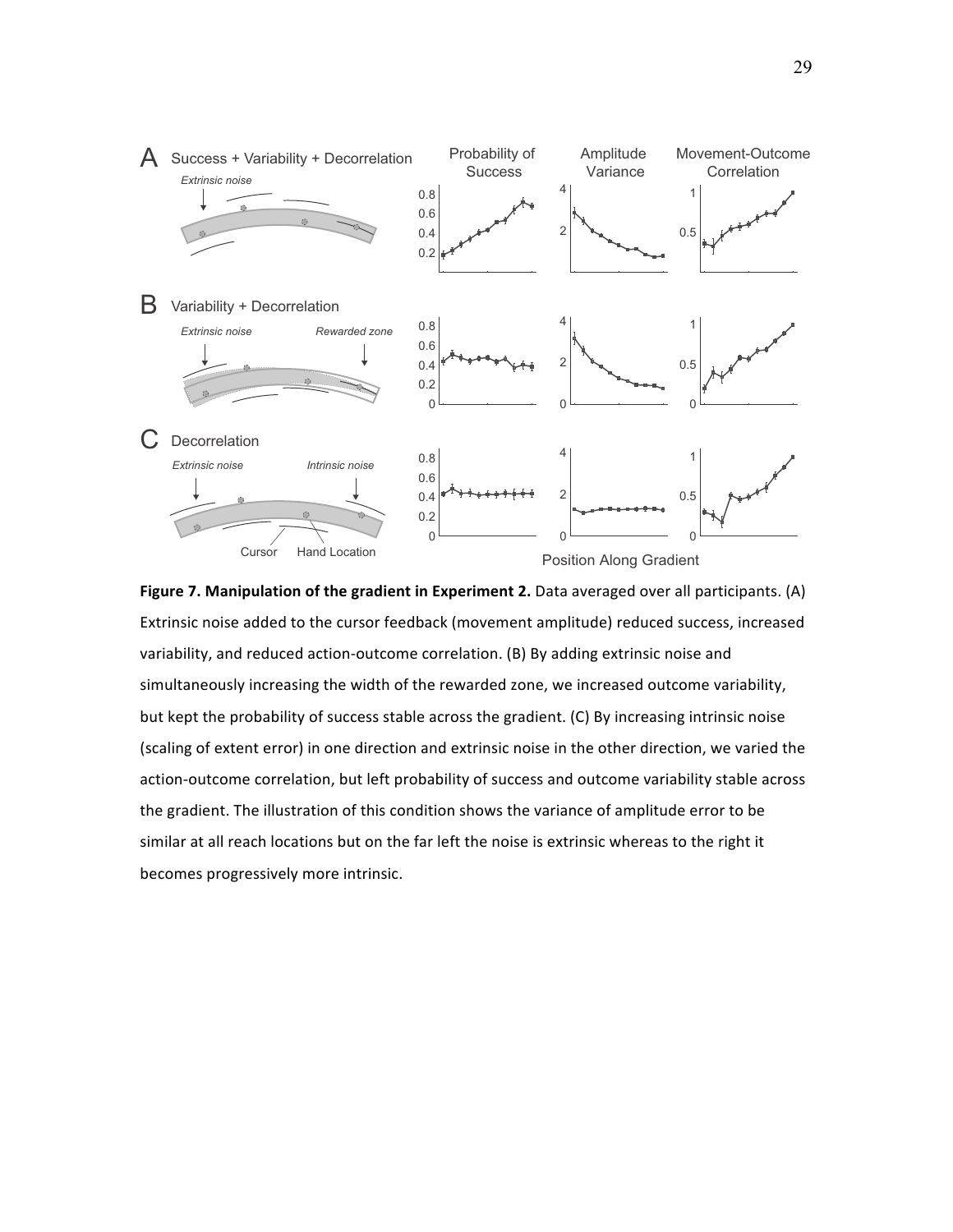

Figure 8. Average change in reach-direction in Experiment 2. Positive values indicate a shift in reach direction to the side of the target that was associated with better control of the reach extent. Only data from unaware participants (N=21) is shown. Error bars indicate betweenperson standard error of the mean.